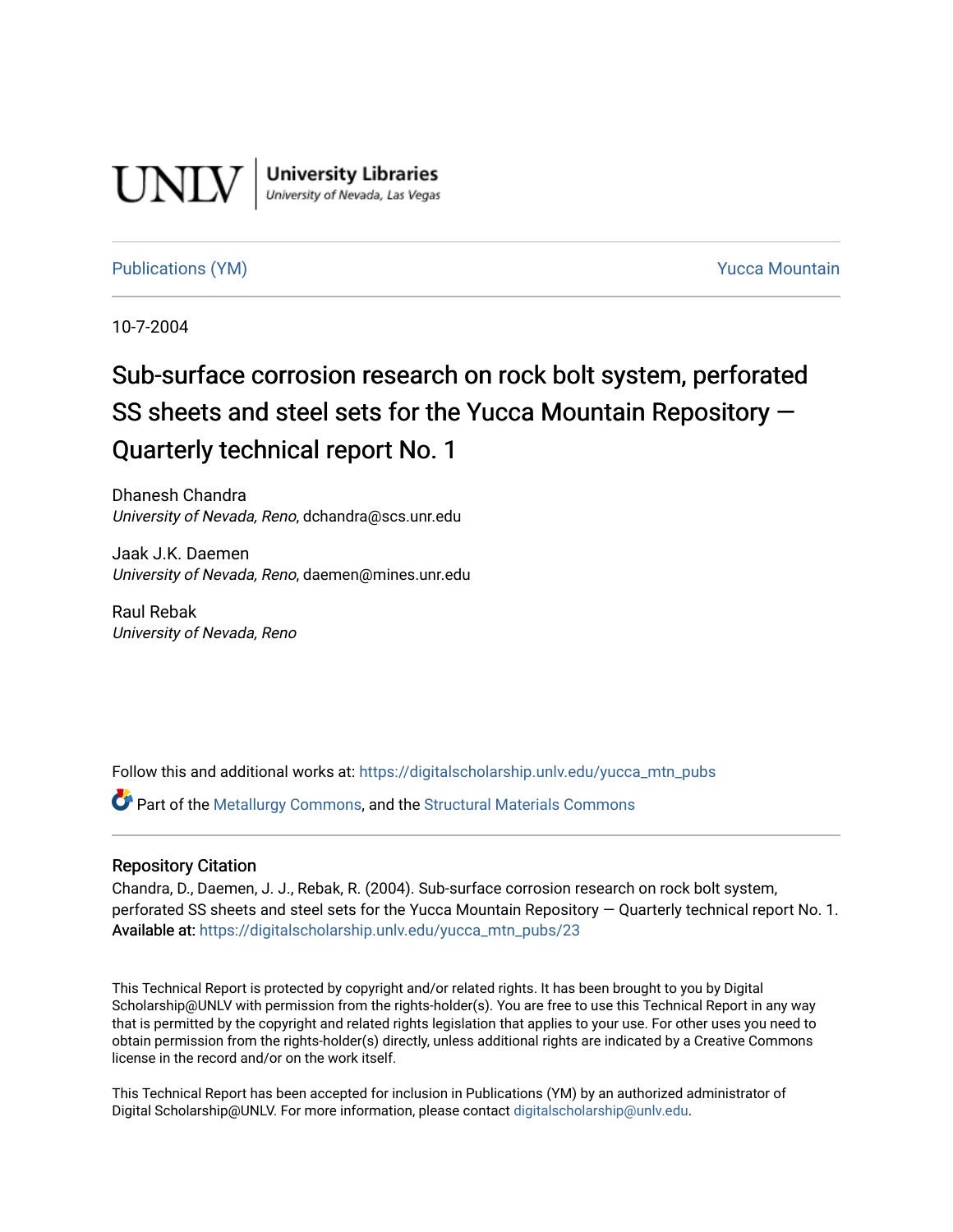

# **"Sub-surface Corrosion Research on Rock Bolt System, Perforated SS Sheets and Steel Sets for the Yucca Mountain Repository"**

*Quarterly Technical Report No. 1 (4th. Quarter for FY 2004)* 

*Start Date of the Project, July 1, 2004* 

*And* 

*Final Report for FY 2004* 

*July 1, 2004 to September 30, 2004* 

# *Task No: ORD-FY04-019 and Document No: SIP-UNR-040*

*Prepared for U.S. DOE/UCCSN Cooperative Agreement Number DE-FC28-04RW12232* 

*-submitted to-United States Department of Energy Office of Civilian Defense Radioactive Waste Management Yucca Mountain Project 1551 Hillshire Drive, Suite A Las Vegas NV 89134-6321* 

*and* 

*Harry Reid Center University of Nevada, Las Vegas 4505 Maryland Parkway Las Vegas Nevada 89154-4009* 

*-submitted by-Metallurgical and Materials Engineering Mail Stop 388 1664 N. Virginia Street College of Engineering University of Nevada, Reno Reno NV 89557* 

*Dhanesh Chandra, PI (Corrosion Team Leader), Jaak Daemen, and Raul Rebak - Co-PI's Researchers Wen-Ming Chien, Post Doctoral Fellow, Joshua Lamb\*, Suresh C. Divi\*, Sazzadur Rahman\*, and Anjali Talekar\* \*Ph.D Candidates, YM Project, UNR 2004 October 7, 2004*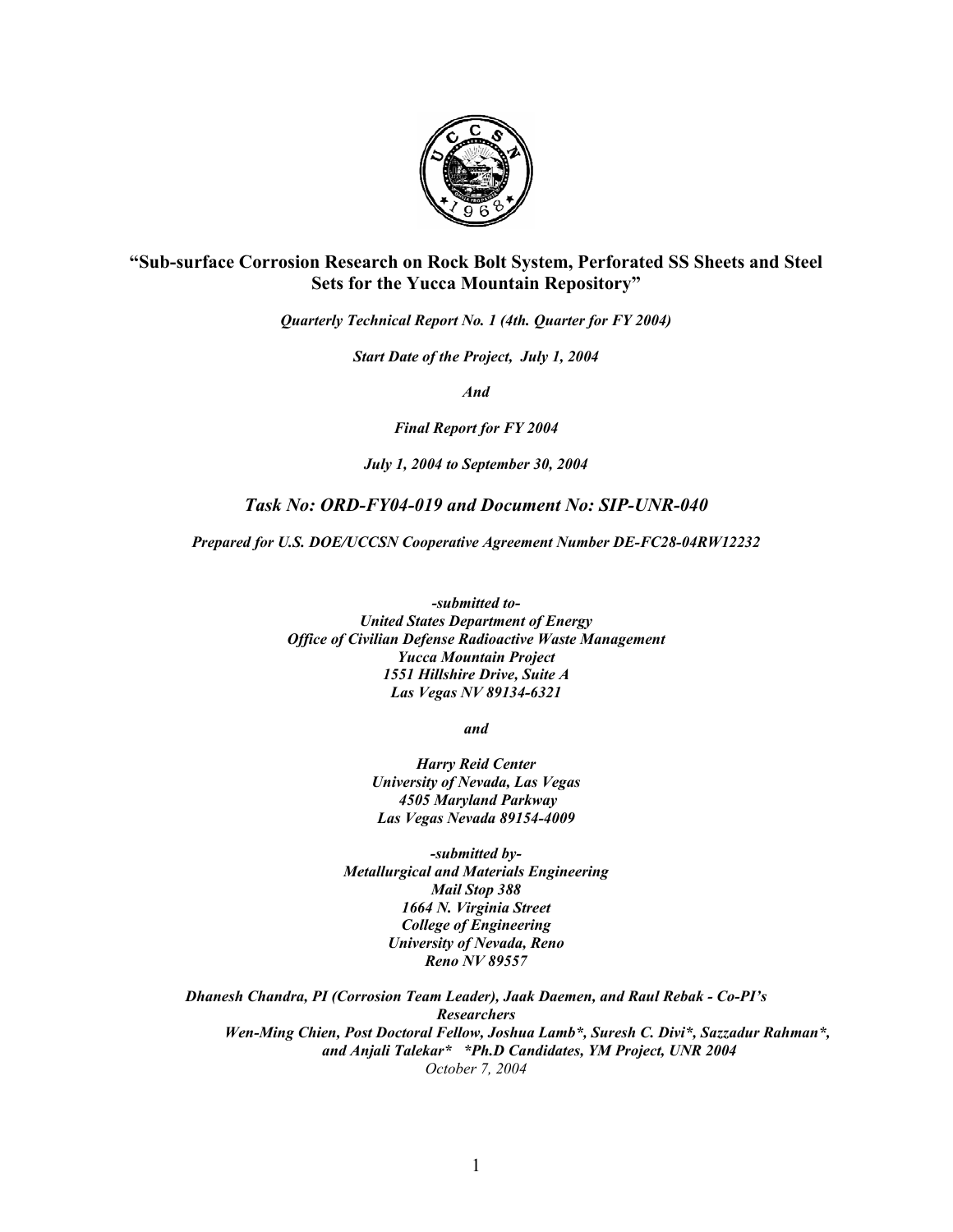# **Task ORD-FY04-019 "Sub-surface Corrosion Research on Rock Bolt System, Perforated SS Sheets and Steel Sets for the Yucca Mountain Repository" (A Quality-Affecting Task) Principal Investigator, Dhanesh Chandra DOE Technical Representative, Jaime Gonzalez**  *Quarterly Technical Progress Report*  **07/01/04 - 09/30/04**

# *Statement of Work*

The principal purpose of the cooperative agreement is to develop and continue providing the public and the Office of Repository Development (ORD) of the U.S. Department of Energy's (DOE) Office of Civilian Radioactive Waste Management (OCRWM) with an independently derived, unbiased body of scientific and engineering data concerning the study of Yucca Mountain as a potential high-level radioactive waste repository. Under this agreement, the University and Community College System of Nevada (UCCSN) will perform scientific or engineering research, and maintain and foster collaborative working relationships between government and academic researchers. The following describes the objectives of Task 019 "Subsurface Corrosion Research on Rock Bolt System, Perforated SS Sheets and Steel Sets for the Yucca Mountain Repository" under the cooperative agreement. The objective of this task is to conduct corrosion research and predict the durability of rock-bolts and other underground metallic roof supports. Corrosion resistance of rock bolts (such as Swellex, CT, and hollow core anchor) made of high-strength low alloy steel, medium carbon steel (from the YM site), stainless steel, and other higher strength materials will be evaluated. In addition, investigators will examine underground tunnel roof support materials such as perforated stainless steel sheets, I Beams, and associated materials. The proposed research for this project is divided into eight different subtasks given as follows:

- Subtask 1: Selection of New High Strength Steels, Stainless Steels for Rock Bolts, Steel Sets and Perforated Roof Supports
- Subtask 2: Electrochemical Corrosion Tests
- Subtask 3: Electrochemical Impedance Spectroscopy (EIS)
- Subtask 4: Environmentally Assisted Corrosion Tests
- Subtask 5: Hydrogen Permeation Studies
- Subtask 6: Immersion Corrosion Tests
- Subtask 7: Dry Oxidation Tests ASTM G-54
- Subtask 8: Microstructure and Phase Characterization Studies

This task is an essential part of the program to enhance the collaborative ongoing research between the UCCSN and the YMSCO during the five-year period of the cooperative agreement.

# *General Statements*

- Technical Meeting and Presentation of the proposed research for this project to DOE-Las Vegas underground repository team for nuclear storage.
- Quality Assurance Training performed for all the staff working on the Yucca Mountain project
- Prepared and sent an SIP to Harry Read Center for QA approval in final stages.
- Worked on two publications from the previous YM project research that are accepted and are in print. Both papers are peer reviewed. The paper in *Corrosion Science* (vol. 46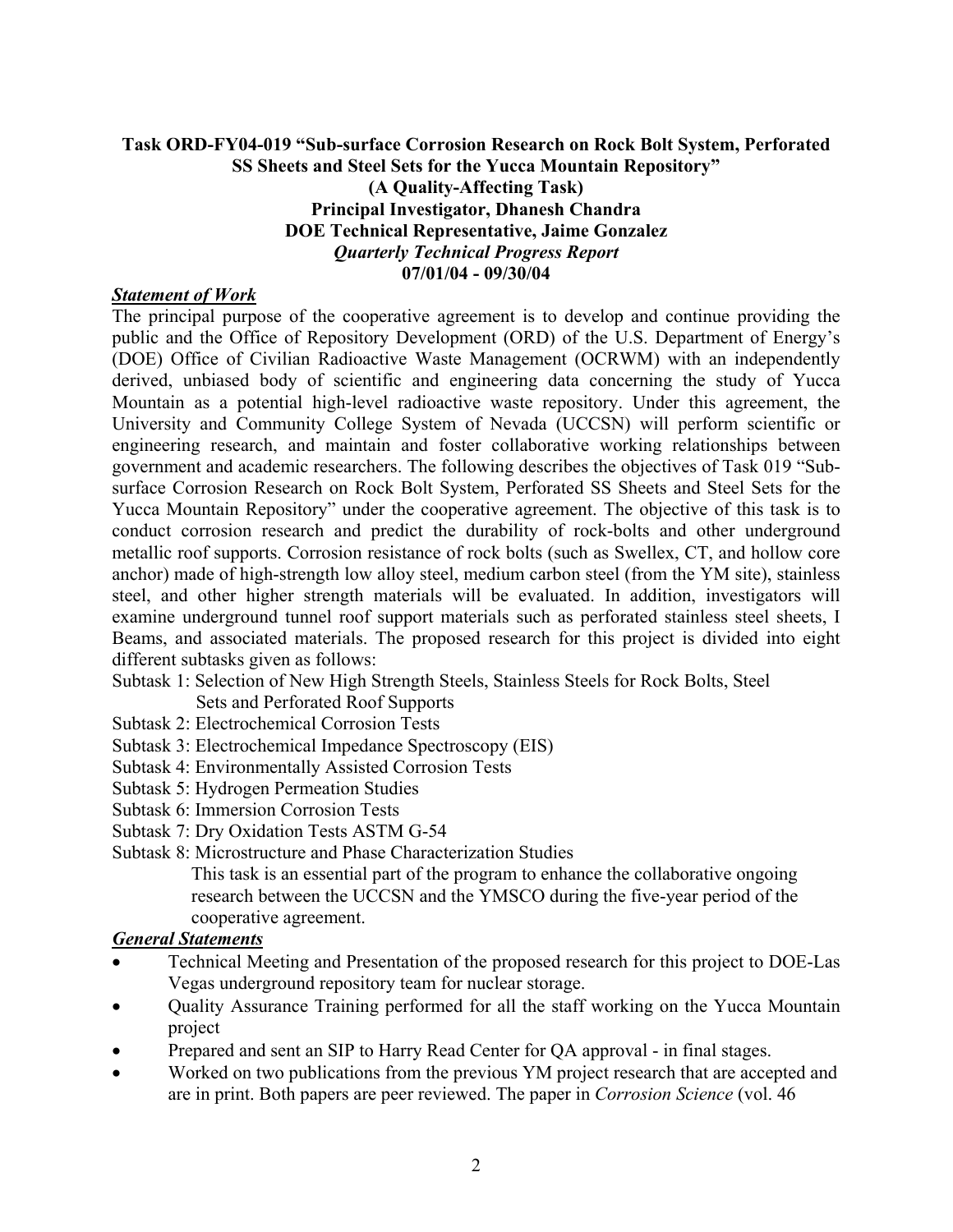(2004) 2629-2649, Elsevier) is already printed already. The other paper is accepted and in Print in *Corrosion Journal*.

- Two other papers have been present at National and International Meetings.
- A Ph.D student (Mr. Josh Lamb) who worked on our previous project is actively working on our new YM project. Three new Ph.D graduate students have been recruited and are working on the project.

# *Progress for the Period 07/01/04-09/30/04:*

- SIP was written and revised for reviews at HRC and DOE. The SIP is enclosed as an Appendix to the Technical Report. The SIP is in its final stages of approval.
- Worked on two manuscripts for publication in Corrosion and Corrosion Science.
- Presented (oral) paper at the Scientific meetings at the TMS International Meeting in New Orleans, Louisiana (September 26-29, 2004), and another one at the XIII International Meeting on Materials Research Congress (22-26 August 2004) in Cancun Mexico.

We have prepared the SIP which is enclosed in the Appendix. This SIP is in final stages of approval after revisions proposed by various reviewers. The QA research cannot start until HRC-DOE gives permission to UNR. At this time we are performing literature search, obtained samples of the rock bolts from Yucca Mountain sites of Swellex and Split sets.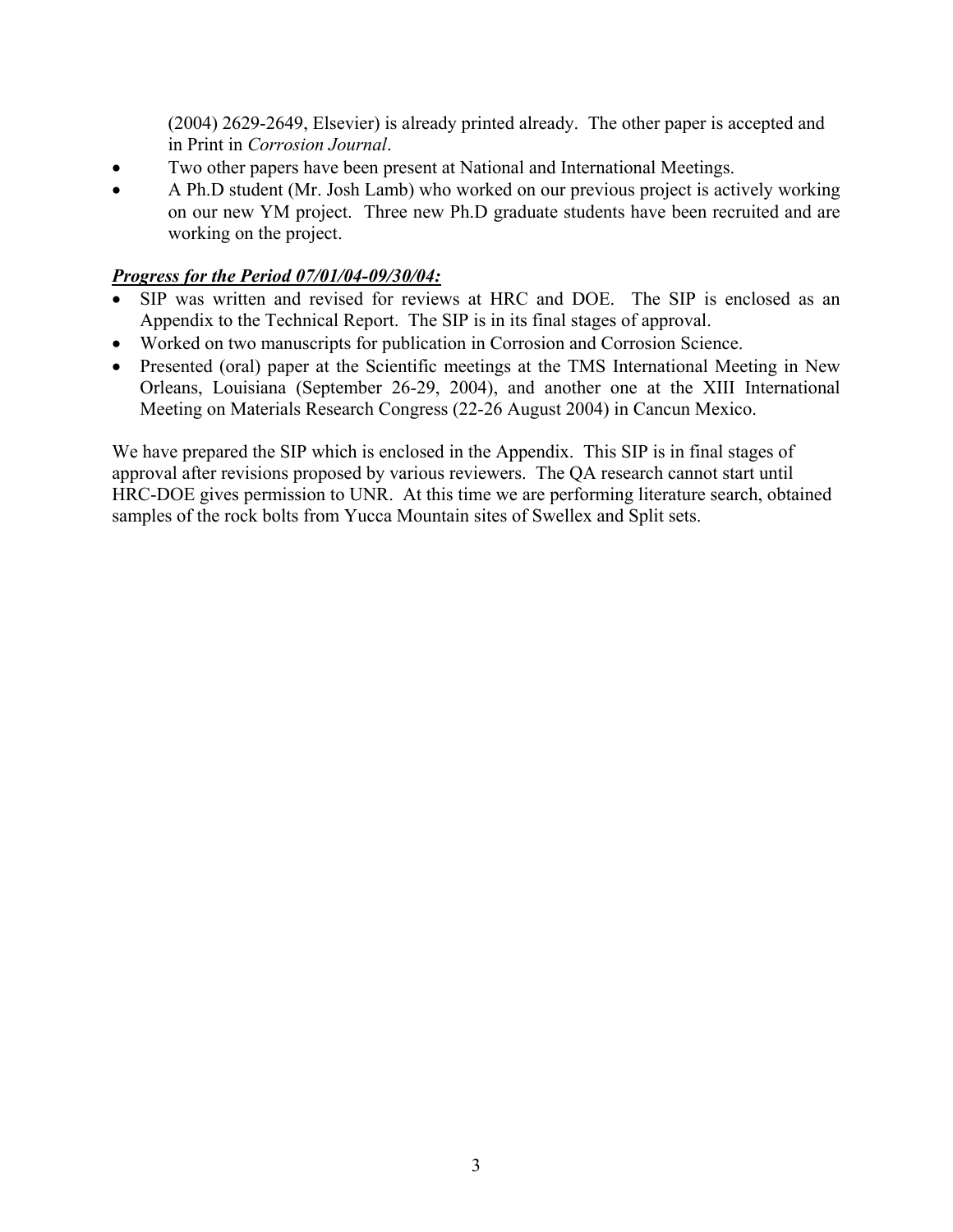#### *APPENDIX*

*Sub-surface Corrosion Research on Rock Bolt System, Perforated SS Sheets and Steel Sets for the Yucca Mountain Repository* 

*Long-Term Drift Stability, Subtask: Corrosion Research on Rock Bolts* 

*Scientific Investigation Plan for the YM project -submitted to-DOE- UCCSN Cooperative Agreement No. DE-FC28-03RW12232 United States Department of Energy-Merit Review Board Through Harry Reid Center For Environmental Studies- UNLV 4505Maryland Parkway Las Vegas NV 89154* 

*-submitted by-*

*Dhanesh Chandra Principal Investigator*  **Metallurgical and Materials Engineering Mail Stop 388 College of Engineering University of Nevada, Reno Contact Information: Phone: 775-784-4960 Fax: 775-784-4316 e-mail: dchandra@unr.edu**

 *Jaak Daemen Co-Principal Investigator*  **Mining Engineering University of Nevada, Reno, Reno NV 89557 Phone: 775-784-4309 Fax: 775-784-4316 e-mail: daemen@mines.unr.edu**

*and* 

*Raùl B. Rebak National Laboratory Collaborator*  **Corrosion Laboratory, YMP Lawrence Livermore National Laboratory Livermore CA 94550 Phone: 925-422-1854 Fax: 925-422-0540 e-mail: rebak1@llnl.gov**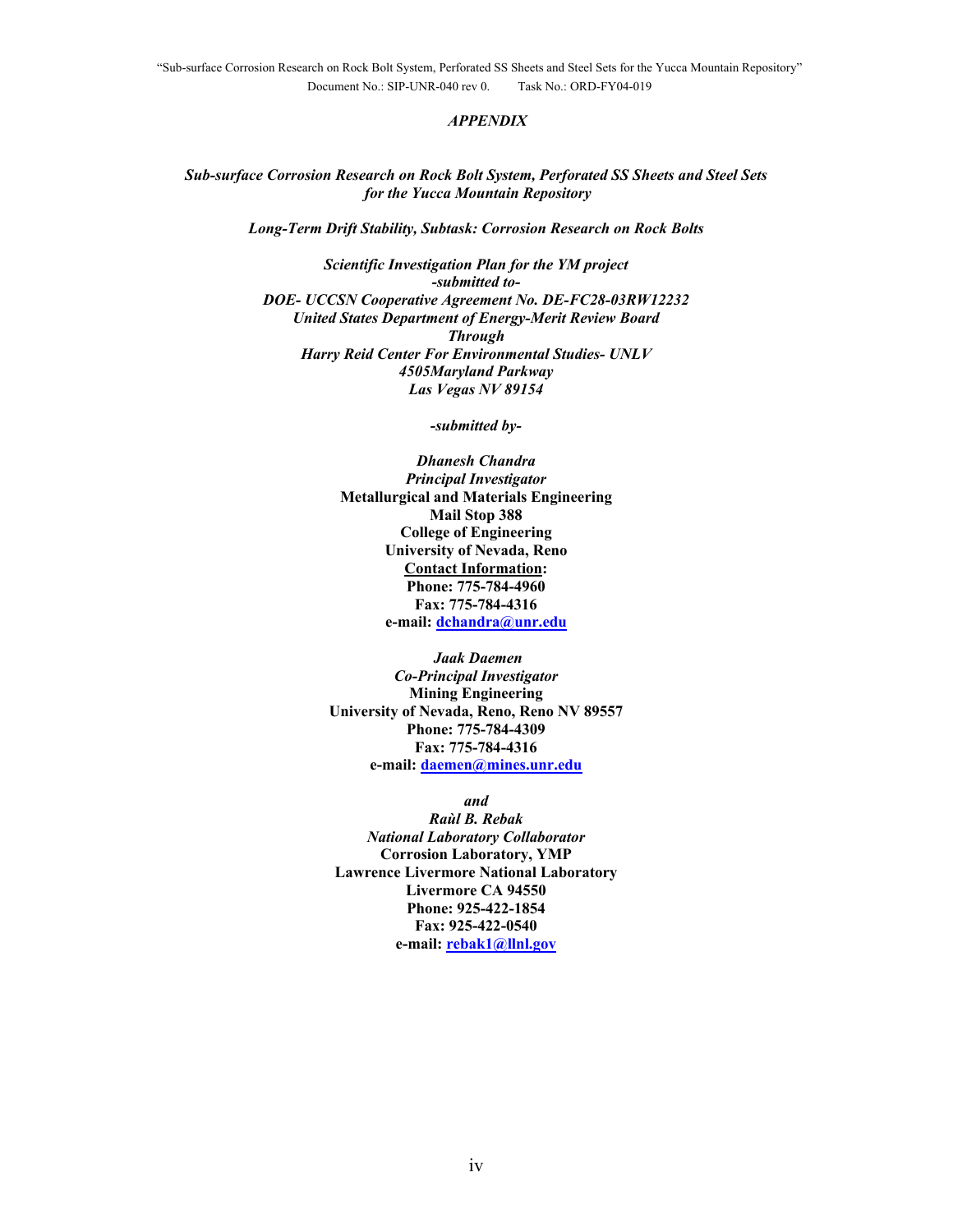# **Table of Contents**

| $\mathbf{I}$ . | Introduction                                 |    |
|----------------|----------------------------------------------|----|
| II.            | Scope, Objectives and Subtasks               |    |
| III.           | Methods and Approach                         |    |
| IV.            | Control of Samples                           | 20 |
| V.             | <b>Implementing Procedures and Standards</b> | 20 |
| VI.            | Equipment                                    | 21 |
| VII.           | <b>Hold Points and Decision Points</b>       | 22 |
| VIII.          | Records, Reports and Submittals              | 22 |
| IX.            | Verifications and Reviews                    | 22 |
| Х.             | Software                                     | 23 |
| XI.            | Interfaces Controls                          | 23 |
| XII.           | Schedule                                     | 23 |
| XIII.          | References                                   | 24 |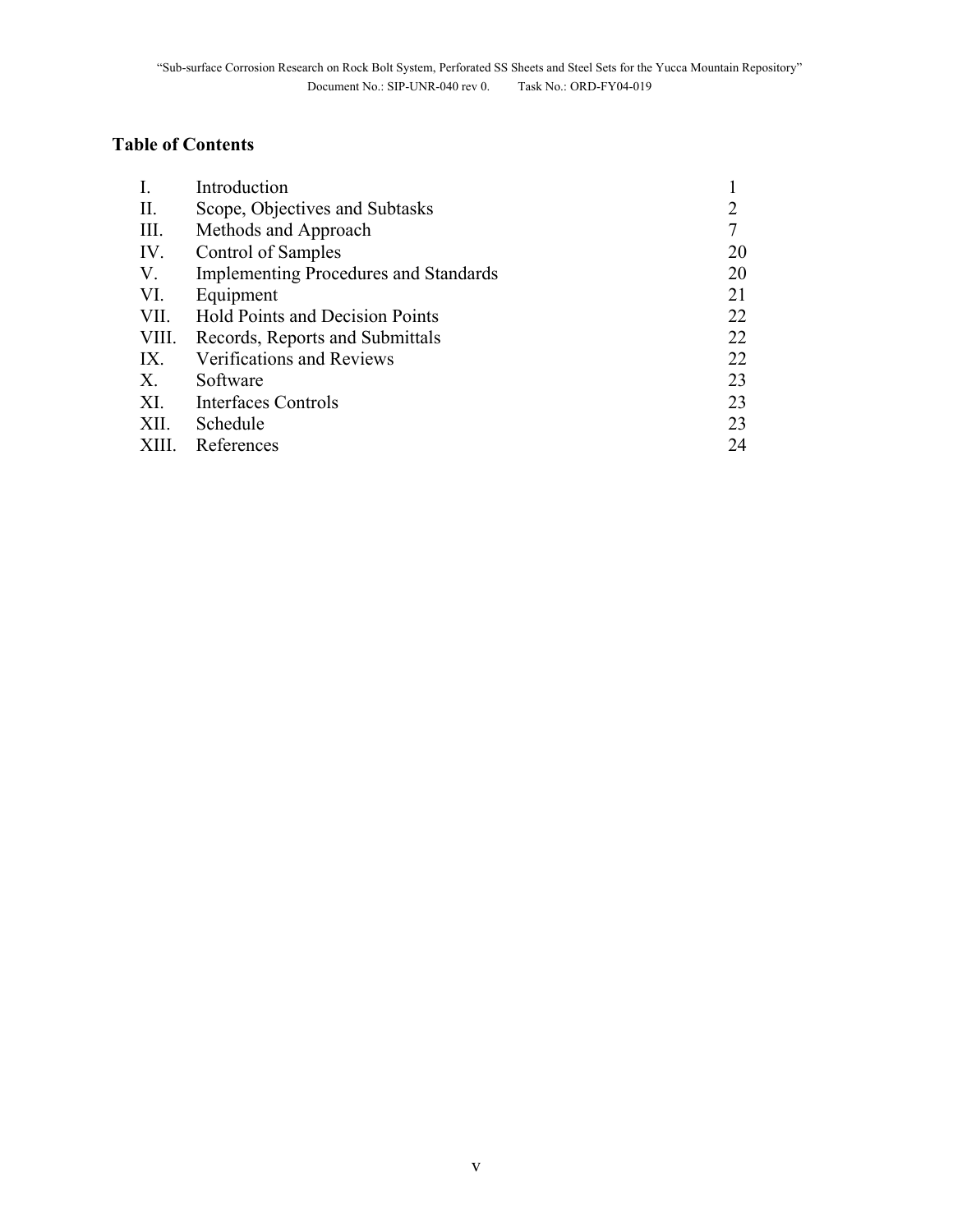# **I. Introduction**

The objective of the proposed investigation is to conduct corrosion research and predict the durability of rock-bolts and other underground metallic roof supports. In critical areas, it is possible to use highly corrosion resistant steels for rock bolts at Yucca Mountain (YM) repository, as the steel rock bolts, as well as other materials such as Bernold type shields for tunnels at YM site [1-4]. In addition, there is propensity for stress corrosion cracking as well as hydrogen induced cracking in rock bolts likely to occur in YM repository emplacement under drift conditions. As corrosion of these materials for underground support structures depends on the YM environmental constraints, loading, and temperatures, it is necessary to evaluate different materials with a wide range of corrosion rates for the rock bolts, particularly important for SCC and HE resistance which incorporate these conditions. Thus these studies will enable DOE to more accurately model for long-term predictions of drift stability during YM repository service. It is proposed that the following tasks be performed to further this goal. The tables below describe the proposed materials for the rock bolts and steel sets as well as the types of tests important corrosion tests of significance to determine the optimal materials for use at the YM underground repository.

We will start corrosion research using different types of tests on the proposed new alloys, Swellex, Split set, CT rock bolts, and rock bolts in service at YM test site for 5 to 7 year supplied by DOE. We will have a database for corrosion rates of materials important for repository as the work progresses. In the previous project we have studied medium carbon steel rock bolts, but there are still two important tests that we could not complete earlier in Task 18 due difficulties with machining and time constraints; these are *stress corrosion cracking* tests. Other test that remains is the *dry oxidation test*. Steels sets have been extensively studied in the Task 18 (2000-2003). Please see Figure1 RB and I-Beam). The proposed research for this project is divided into *eight different tasks* and summary of the tasks baseline YMP conditions, anticipated accomplishments. A body of evidence of corrosion rates



Figure 1. Photographs of rock bolts (left) and steel set (I-beam-middle) already being studied at UNR; we have a few more tests left on these materials to perform. The new materials are stainless and other highly corrosion resistant alloys for rock bolts, and steel sets (not shown here). We will also study new "Bernold type" perforated underground support steel sets (right). Swellex bolts stored at Mitholz on Alp Transit Lotschberg in Switzerland and expansion of Swellex bolt into contact with rock by high pressure water. (Bottom)

for various materials will be gathered and compared to a bench mark test. The value of each task is also indicated in this summary Table 1. Experimental procedures are listed in the later sections.

MCB = Medium Carbon Steel (Figure 1-left), LCS = Low Carbon Steel LCS (Figure 1-middle), BPRS= Bernold Perforated Stainless Steel Roof Support (Figure1-right), SS = Stainless Steel (not shown).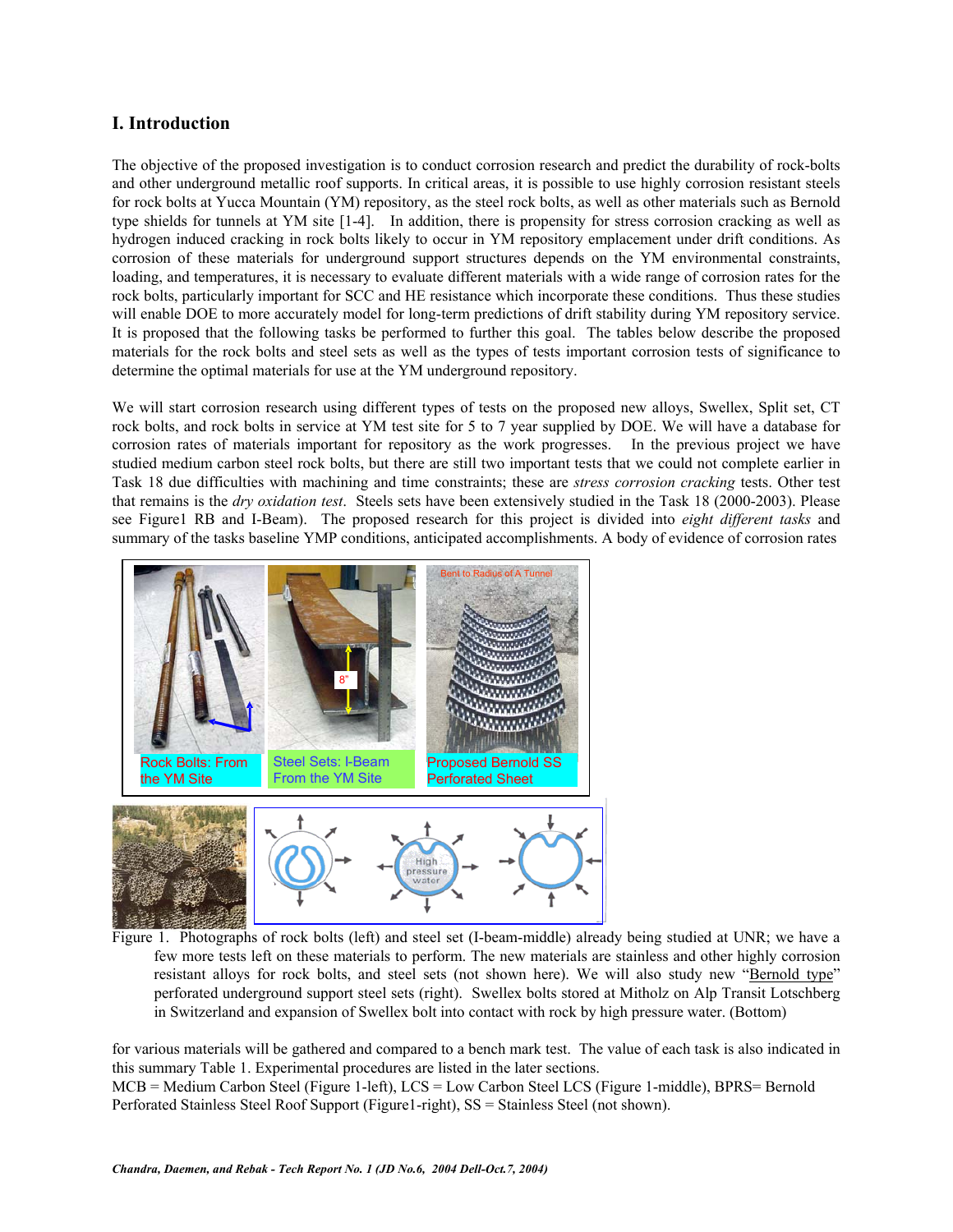# **II. Scope, Objectives and Subtasks**

# II.1: Scope

### **Task: Sub-surface corrosion research on rock bolt system, perforated SS sheets and steel sets for the Yucca Mountain repository.**

This work is subject to UCCSN QA requirements.

This work will collect corrosion results using both electrochemical and classical techniques.

This SIP presents an independent confirmatory study supporting previously gathered info. This will build upon previous work detailed in SIP-UNR-018 [1] and TR-03-017 [2]. This previous work was subject to UCCSN QA requirements.

### II.2: Objectives

The following table details the objectives of the task. Table 1: Summary of Subtasks

| Table 1. Suillinaly of Subtasks |                                                                              |                         |
|---------------------------------|------------------------------------------------------------------------------|-------------------------|
| Subtask No. and                 | Types of Materials or Test to be performed                                   | Anticipated             |
| Description                     |                                                                              | Accomplishments         |
| 1. Selection of Alloys          | Rock Bolts (Swellex bolts, CT, and others supplied by DOE in                 | Sample preparation      |
| for Rock bolts,                 | addition to materials procured from vendors). Bernold type support           | for commercial rock     |
| Bernold Type                    | material that has localized strain will be tested by using cold rolled       | bolts (RB) and          |
| supports. (Also tests           | steels (with different degree of hardness) commonly used for these           | potential new alloys    |
| involving rock bolts            | supports. Cut-out samples from Bernold sheets will also be tested.           | for YM project to be    |
| already installed at            | (Screening test samples will be prepared on many samples either cut          | tested in Task 2 and 6  |
| YM test site for 5-7            | from new alloys, from actual rock bolts (new or on service at YM             | for screening.          |
| years, if provided by           | site), and Bernold type shields for comparison with baseline                 |                         |
| DOE)                            | material.                                                                    |                         |
| 2. Electrochemical              | 1. Polarization Resistance Tests [For corrosion rates (CR)]                  | Determination of        |
| tests                           | (a) Effect of Electrolyte, (b) Effect of Temperature, (c) Effect of          | corrosion rates of      |
| to evaluate corrosion           | Different Alloy material, (d) effect of work hardening. 2. Cyclic            | different materials for |
| rate and possible               | Polarization tests (limited tests) 3. Corrosion Potential vs. Time,          | YM site, to determine   |
| corrosion                       | *Constant Potential tests to obtain samples for XPS work for                 | effect of temperature,  |
| mechanisms                      | determination of corrosion mechanisms.                                       | concentration of YM     |
|                                 | Detailed tests will be made on samples that show promise with the            | waters, samples for     |
|                                 | lowest corrosion rates as compared to the baseline sample.                   | mechanistic studies.    |
| 3. Electrochemical              | These are complementary electrochemical tests to check for                   | Checks the various      |
| Impedance                       | consistencies on selected samples.                                           | effects obtained in     |
| Spectroscopy (EIS)              |                                                                              | Task No. 2 tests        |
| 4. Environmental                | Stress Corrosion Cracking and Hydrogen Embrittlement Studies will            | This will give closest  |
| <b>Assisted Corrosion</b>       | be preformed at UNR using a Slow Strain Rate Testing (SSRT)                  | to near field test of   |
| Tests                           | mechanical testing machine. New Nano mechanical tests will be                | mechanical behavior     |
| (Combined                       | performed to mechanically characterize thin corrosion films in-situ          | under the influence of  |
| electrochemical-                | electrochemical test. In-situ applied potential tests (or open circuit),     | the electrochemical     |
| mechanical tests                | as well as ex-situ strain rate sensitivity tests will be performed on        | environment             |
| under dynamic                   | selected samples after the CR rates have been determined in Task             | experienced using       |
| stresses)                       | No. 2.                                                                       | YM waters for rock      |
|                                 |                                                                              | bolts.                  |
| 5. Hydrogen                     | Devanathan-Staruchi Cell systems available at UNR will be used for           | Amount of hydrogen      |
| Permeation tests                | this test on rock bolts and Bernold type sheet materials. A modified         | trapped and             |
|                                 | quartz cell will be used for $(20-96^{\circ}C)$ temperature tests. Important | transported in a        |
|                                 | for hydrogen related cracking resulting failures of bolts under stress.      | metal.                  |
| 6. Classical ASTM               | YM Water Spray test or Fog Test with 100x YM water (using new                | Corrosion rates by      |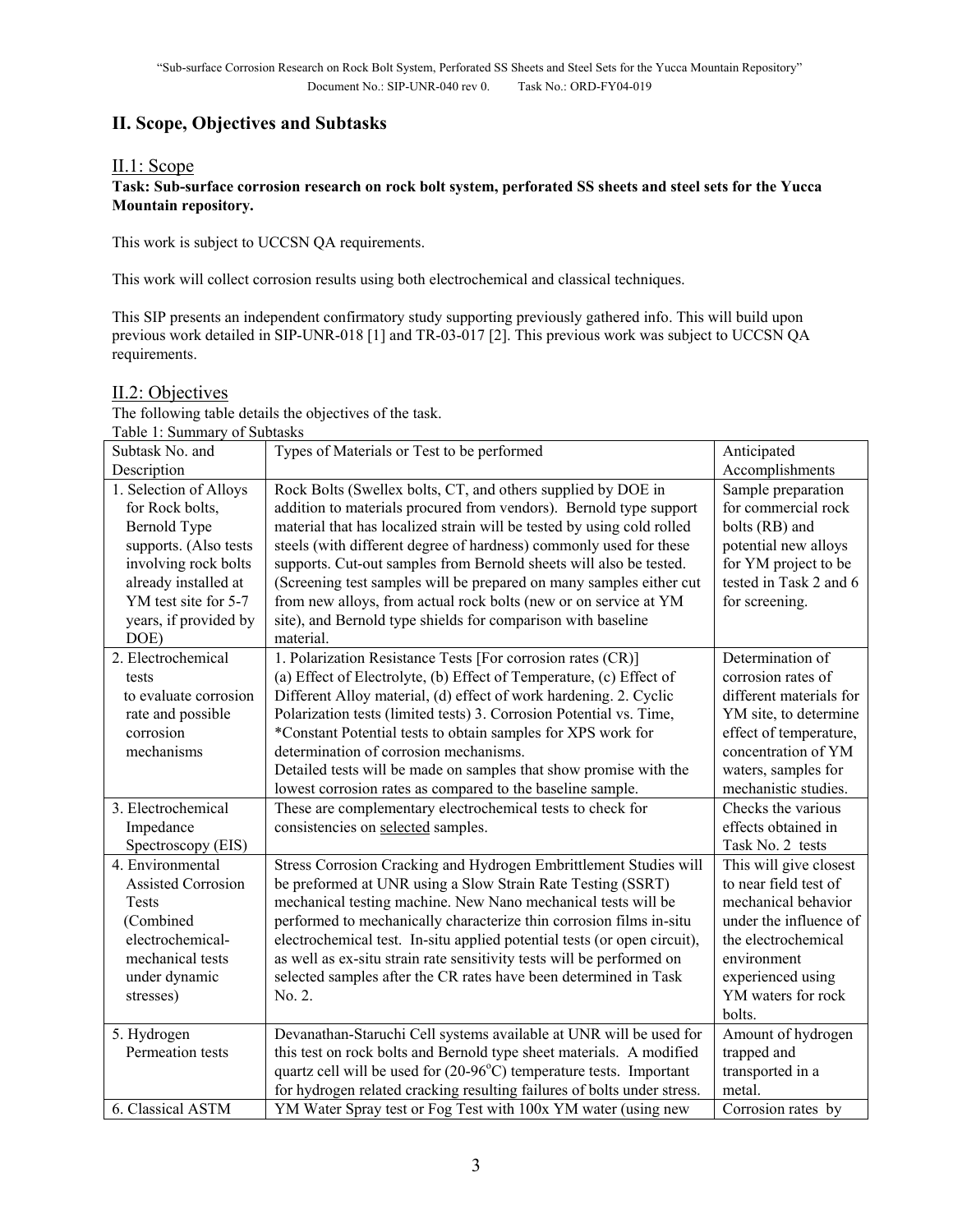| Type Immersion                                                                                                   | water chemistry to be furnished by DOE), Cyclic Humidity tests (G-                                | conventional ASTM      |  |  |
|------------------------------------------------------------------------------------------------------------------|---------------------------------------------------------------------------------------------------|------------------------|--|--|
| tests                                                                                                            | 60) classical tests to determine corrosion rates.                                                 | tests using YM         |  |  |
|                                                                                                                  |                                                                                                   | waters                 |  |  |
| 7. "Dry" Oxidation                                                                                               | "Dry" Oxidation Tests will be performed on all alloys including                                   | Dry oxidation tests    |  |  |
| tests                                                                                                            | LCS, MCS, 4340, and other RB supplied by DOE. More precise                                        | will be performed      |  |  |
|                                                                                                                  | Thermogravimetric Analyzer (TGA) tests are designed to determine                                  | using YM water         |  |  |
|                                                                                                                  | the weight changes in rock bolt* and other materials** as result of                               | vapor to test the      |  |  |
|                                                                                                                  | oxidation of materials (under controlled humidity). *Commercial                                   | amount of weight       |  |  |
|                                                                                                                  | Swellex, CT and other rock bolts from DOE and C-22 <sup>**</sup> with lowest                      | changes during         |  |  |
|                                                                                                                  | corrosion rate.                                                                                   | exposure of rock       |  |  |
|                                                                                                                  |                                                                                                   | bolts and other        |  |  |
|                                                                                                                  |                                                                                                   | materials.             |  |  |
| 8. Characterization                                                                                              | Metallographic analyses of samples before and after corrosion tests                               | These will give        |  |  |
|                                                                                                                  | using standard optical microscopy. Scanning Electron Microscopy                                   | mechanisms of          |  |  |
|                                                                                                                  | (SEM) and energy dispersive analyses (EDS) will be used to                                        | corrosion using        |  |  |
|                                                                                                                  | evaluate chemical compositions at UNR. Transmission Electron                                      | different test         |  |  |
|                                                                                                                  | Microscopy (TEM) at either UNR or Uni. of Illinois/ LBNL. Phase                                   | conditions to observe  |  |  |
|                                                                                                                  | Analyses by X-ray diffraction at UNR at temperatures. X-ray                                       | the effect of material |  |  |
|                                                                                                                  | Photoelectron Microscopy (XPS) at PNNL (Washington). Optional                                     | and environment on     |  |  |
|                                                                                                                  | synchrotron- in-situ electrochemical tests (arrangements yet to be                                | corrosion rates.       |  |  |
|                                                                                                                  | made) will be performed at Brookhaven National Laboratory. These                                  |                        |  |  |
|                                                                                                                  | tests will be performed on as needed basis on selected samples.                                   |                        |  |  |
| Note No.1. As we gather the body of evidence, we will summarize the corrosion rates obtained from different rock |                                                                                                   |                        |  |  |
| bolts and other supporting materials being considered for the YM project, as well as new materials that          |                                                                                                   |                        |  |  |
| will be investigated. The corrosion rates will be compared with benchmark "rock bolts" and sheet                 |                                                                                                   |                        |  |  |
| materials.                                                                                                       |                                                                                                   |                        |  |  |
| Note No. 2. The approximate field conditions will be used by testing the metal samples at different temperatures |                                                                                                   |                        |  |  |
|                                                                                                                  | ranging between room temperature to 96°C by adjusting the water chemistry furnished by DOE in 1x, |                        |  |  |
| 10x and 100x concentrations.                                                                                     |                                                                                                   |                        |  |  |

# II.3 Subtasks

All subtasks are subject to Q requirements. Any subtask that is changed to non-Q at any point during the task requires notification of the DOE Technical Task Representative with justification.

# **Subtask1. Selection of Alloys and Machining of Specimens for Rock Bolts, Steel Sets, Wire Meshes and other Perforated Sheets Roof Support Materials. (CR= Corrosion rate).**

| No.             | Type of Material | Alloys                                                         | <b>Screening Test</b><br>Methodology                          | <b>Selection of Materials/Sample</b><br>machining for Corrosion tests  |
|-----------------|------------------|----------------------------------------------------------------|---------------------------------------------------------------|------------------------------------------------------------------------|
| A.              |                  | Medium carbon steel<br>Rock Bolts (RB)<br>(Relatively High CR- | $ASTM G-5$<br>Electrochemical tests in<br>1x YM Water DTN No. | Samples to be machined for stress<br>corrosion and dry oxidation tests |
|                 |                  | Baseline material)                                             | LB0101DSTTHCR1.001                                            |                                                                        |
| $\mathbf{B}$ .  |                  | Swellex Rock bolts,<br>Super-Swellex and                       | or updated chemistry<br>at 25, 45, 65, 85 $^{\circ}$ and      | Samples to be machined for Stress<br>corrosion/hydrogen embrittlement, |
|                 | Commercial       | new Swellex Mn 24                                              | others as needed.                                             | Potentiodynamic tests for estimating                                   |
|                 | Rock bolts to be | type (From either YM                                           | (Please Note: After the                                       | corrosion rates, Classical ASTM                                        |
|                 | obtained from    | site or will be                                                | screening<br>tests<br>are                                     | Immersion, cyclic humidity, and fog                                    |
|                 | <b>DOE</b>       | procured)                                                      | performed<br>will<br>we                                       | tests.                                                                 |
| $\mathcal{C}$ . |                  | Split set friction rock                                        | confer with DOE<br>to                                         | Sample machining for Task No.2.                                        |
|                 |                  | stabilizers from DOE                                           | proceed with the detailed                                     |                                                                        |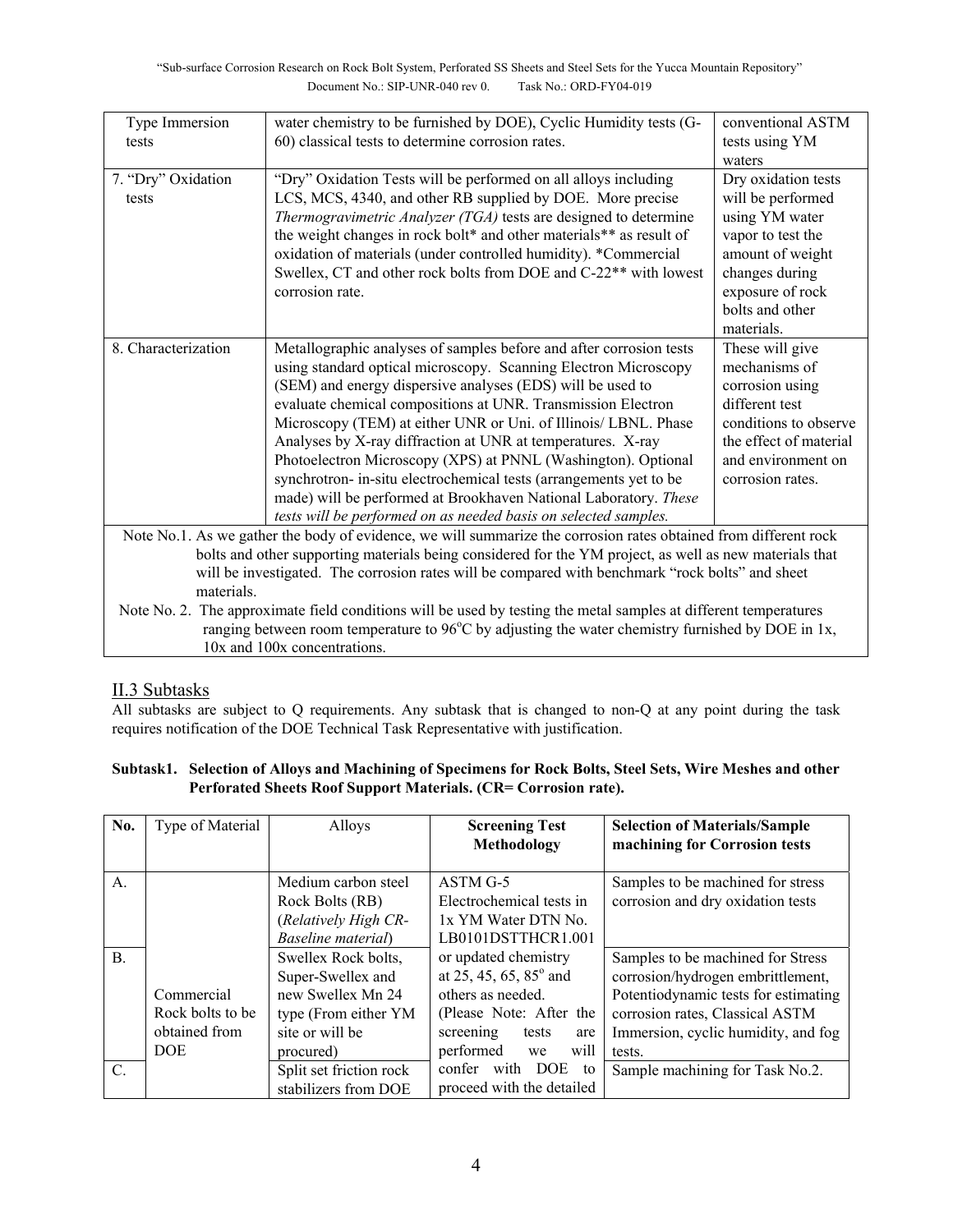| D.                                                                                  | CT Rock bolts from<br><b>DOE</b>                                                                                                          | tests such as long-term<br>ASTM<br>classical tests, | Sample machining for Task No. 2                                                           |
|-------------------------------------------------------------------------------------|-------------------------------------------------------------------------------------------------------------------------------------------|-----------------------------------------------------|-------------------------------------------------------------------------------------------|
|                                                                                     | Faceplates for Swellex<br>bolts                                                                                                           | and<br>selected<br>on<br>materials.)                | Samples for task No. 2 and 4                                                              |
| E.<br>Manufactured in<br>Switzerland $\rightarrow$                                  | Bernold Type<br>reinforcement steel<br>lining. (Strain<br>hardening effects<br>expected in the<br>punched-out areas will<br>be evaluated) |                                                     | Sample machining for Task No.2<br>and 4.                                                  |
| F.<br>Plates or rods                                                                | High Strength Low<br>Alloy 4340 Steel for<br>RB                                                                                           |                                                     | Samples for screening test in Task<br>No. 2                                               |
| G.<br>will be procured                                                              | SS 316Lfor RB                                                                                                                             |                                                     | Samples for screening tests                                                               |
| for tests from<br>H.<br>vendors. Efforts<br>will be made to<br>obtain<br>commercial | Other Commercially (<br>Ex:RB C-22 type<br>available stainless<br>steel Rock bolts and<br><b>Sheets</b>                                   |                                                     | Samples for screening tests                                                               |
| $\mathbf{I}$ .<br>available, for<br>tests.                                          | <b>Duplex Stainless</b><br>Steels: AL6XN, 254-<br>SMO for RB and<br><b>BPRS</b>                                                           |                                                     | Plates and rod specimens to be<br>machined for test in Task No. 2 and<br>$\overline{4}$ . |
| J.                                                                                  | C-22 for RB $(Low$<br>CR-Baseline Material)                                                                                               |                                                     | Plates and rod specimens to be<br>machined for test in Task No. 2, 4<br>and $5$ .         |
| RB's, if                                                                            |                                                                                                                                           |                                                     |                                                                                           |

| <b>Tasks</b> | <b>Subtask No. 2 and 3 Electrochemical Tests</b>                                               |
|--------------|------------------------------------------------------------------------------------------------|
|              | Alloys listed in task No.1                                                                     |
|              | Standard Salt environment ASTM baseline tests will also performed as reference.                |
| Task         | Electrochemical tests involving, Corrosion Potential, E <sub>corr</sub> vs. Time.              |
| No. 2A.      |                                                                                                |
| Task         | 3x Polarization Resistance Tests (ASTM G-59)                                                   |
| No. 2B.      | 1. Effect of Electrolyte Concentration 2. Effect of Temperature 3. Effect of Different Alloys. |
|              | 4. Effect of Work Hardening                                                                    |
| Task         | Cyclic Polarization (ASTM G-61)                                                                |
| No. 2C.      |                                                                                                |
| Task         | Constant Potential Tests and Samples will be examined by XPS for surface analyses depth        |
| No. 2D       | profiles                                                                                       |
| Task         | Electrochemical Impedance Spectroscopy (EIS) The passivation phenomenon in corrosion           |
| No. 3        | process. This is a complimentary test performed at different temperatures and YM water         |
|              | concentrations.                                                                                |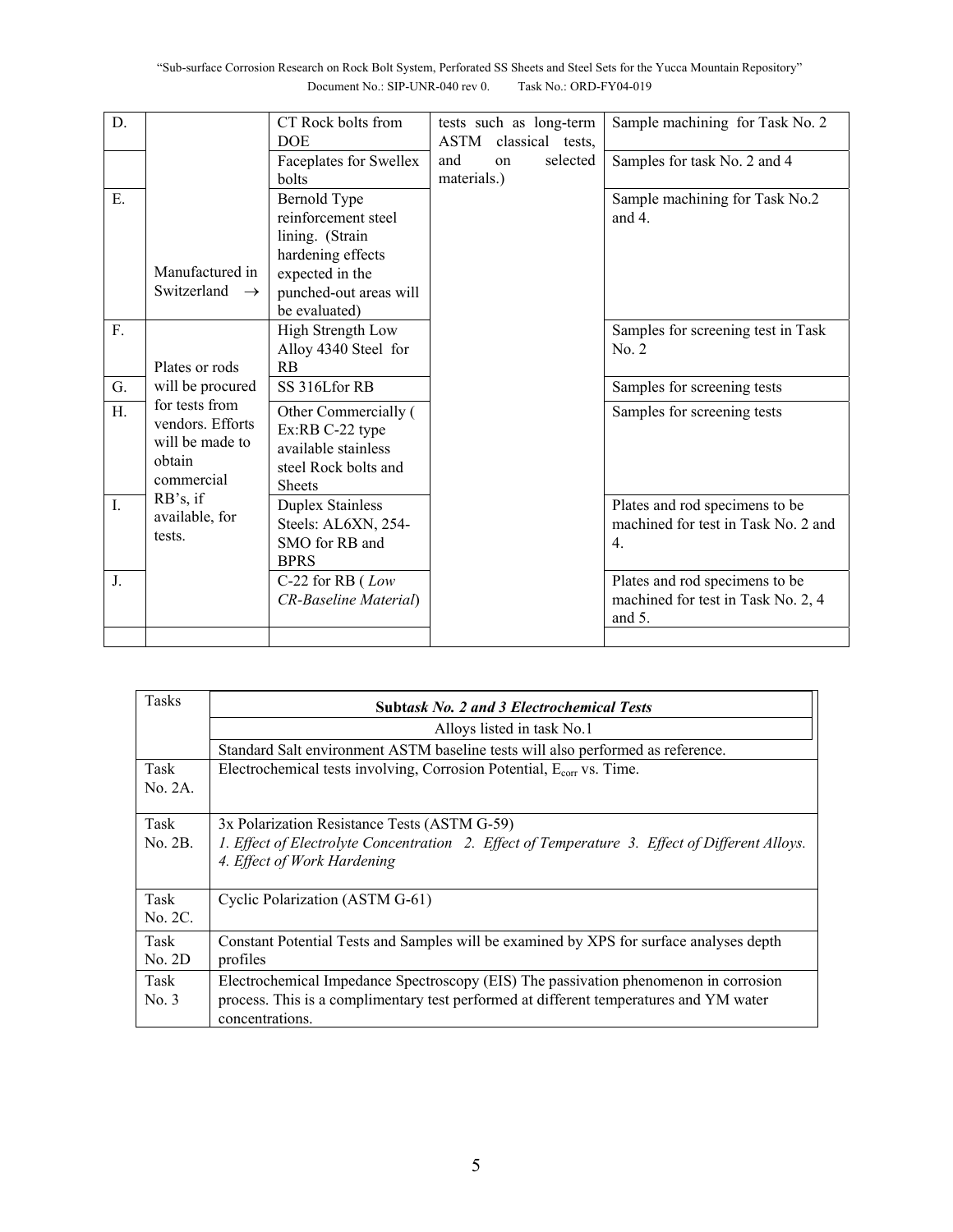| Task No. 4                 | <b>Subtask No. 4 Environmental Assisted Corrosion (EAC) Tests</b>                                                                                                                                                                                                                                                           |
|----------------------------|-----------------------------------------------------------------------------------------------------------------------------------------------------------------------------------------------------------------------------------------------------------------------------------------------------------------------------|
|                            | Standard environment ASTM baseline tests will also performed as reference.                                                                                                                                                                                                                                                  |
|                            | The low carbon steel (already investigated) will used as a reference or baseline for these<br>studies.                                                                                                                                                                                                                      |
|                            | Alloys Listed in Table 1.                                                                                                                                                                                                                                                                                                   |
| Task No. 4A                | Stress Corrosion Cracking and Hydrogen Embrittlement Studies will be preformed<br>UNR using the SSRT mechanical testing machine.                                                                                                                                                                                            |
| Task No. 4B<br>Task No. 4C | Perform Using Slow Strain Rate Testing (SSRT)<br>In-situ applied potential tests (ASTM G129)<br>Ex-situ Strain Rate Sensitivity Tests (Samples will be charged at 5 mA/cm <sup>2</sup> cathodically<br>for one week in 5% $H_2SO_4$ and mounted on the mechanical testing machine to<br>obtain stress strain curves in air. |

| <b>Subtask No. 5 Hydrogen Permeation</b>                                                                         |                                                                                                                                                                                                                                                                                                |  |
|------------------------------------------------------------------------------------------------------------------|------------------------------------------------------------------------------------------------------------------------------------------------------------------------------------------------------------------------------------------------------------------------------------------------|--|
| YM rock bolt MCS, Low Alloy High Strength Steel (4340), 316L and Related Commercial SS Rock Bolts,<br>and $C-22$ |                                                                                                                                                                                                                                                                                                |  |
| Task No. 5                                                                                                       | Devanathan-Staruchi Cell systems available at UNR will be used for this test. We have the<br>IP's for the use of this instrument and tests have already been performed on rock bolt and<br>I-beam materials. A modified quartz cell will be used for (20-85 <sup>o</sup> C) temperature tests. |  |

| <b>Subtask No. 6. Immersion Corrosion Tests</b>                                                                                                      |                                                                               |  |
|------------------------------------------------------------------------------------------------------------------------------------------------------|-------------------------------------------------------------------------------|--|
| YM rock bolt MCS, Low Alloy High Strength Steel (4340), 316L and Related Commercial SS Rock Bolts,<br>RBC-22 SS RB, Duplex Stainless Steel, and C-22 |                                                                               |  |
|                                                                                                                                                      |                                                                               |  |
| Task No. 6A.                                                                                                                                         | (No controlled Potential)<br>YM Water Spray test or Fog Test ASTM             |  |
| Task No. 6B.                                                                                                                                         | ASTM G-31/G1 at 100x YM water (or New water chemistry to be furnished by DOE) |  |
| Task No. 6C.                                                                                                                                         | Cyclic Humidity test (G-60)                                                   |  |

| Task No. 7 | <b>Subtask No. 7 Dry Oxidation Tests</b>                                                   |
|------------|--------------------------------------------------------------------------------------------|
|            | YM rock bolt MCS, Low Alloy High Strength Steel (4340), 316L and Related Commercial SS     |
|            | Rock Bolts, RBC-22 SS RB, Duplex Stainless Steel, and C-22                                 |
|            | Dry Oxidation Tests. In this we will perform standard ASTM G-54 for all alloys including   |
|            | LCS, MCS, 4340, and others. Based on the initial results of the G-54 tests, we may perform |
|            | additional (and more precise) Thermogravimetric Analyzer (TGA) tests to determine the      |
|            | weight loss rock bolt MCS steel, I -beam steel, stainless steels, and C-22.                |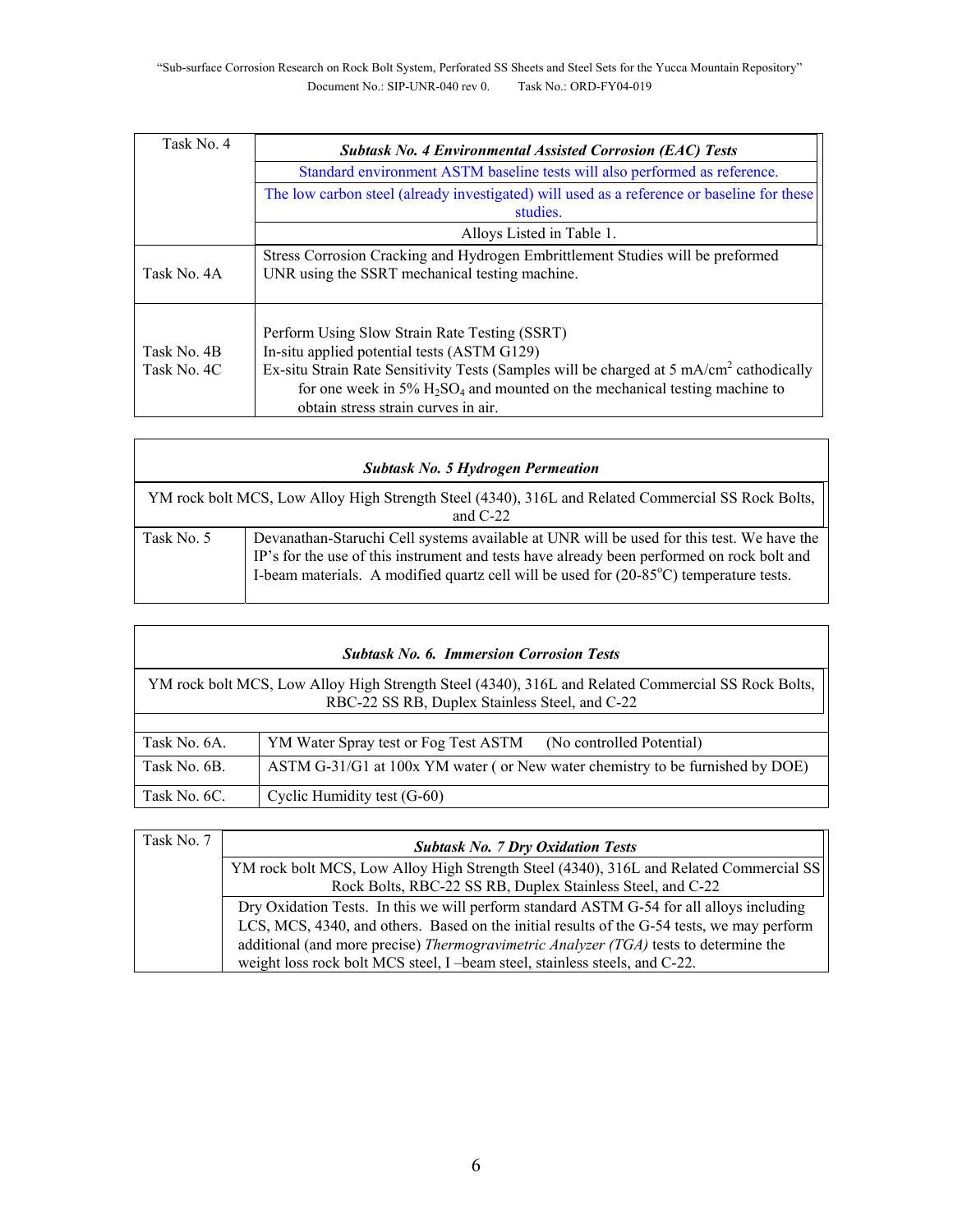| Task        | <b>Subtask No. 8. Characterization</b>                                                                                                                                                                                                                         |
|-------------|----------------------------------------------------------------------------------------------------------------------------------------------------------------------------------------------------------------------------------------------------------------|
|             | YM rock bolt MCS, Low Alloy High Strength Steel (4340), 316L and Related Commercial<br>SS Rock Bolts, RBC-22 SS RB, Duplex Stainless Steel, and C-22                                                                                                           |
|             | Tests on as needed basis                                                                                                                                                                                                                                       |
| Task No. 8A | Metallographic Analyses of the samples before and after corrosion tests using standard<br>optical microscopes with digital photography at UNR.                                                                                                                 |
| Task No. 8B | Scanning Electron Microscopy (SEM) and energy dispersive analyses (EDS) will be used<br>on as needed basis to evaluate corrosion products and chemical compositions at UNR.<br>Transmission Electron Microscopy (TEM) at either UNR or Uni. of Illinois/ LBNL. |
| Task No. 8C | Phase Analyses by X-ray diffraction Analyses at UNR                                                                                                                                                                                                            |
| Task No. 8D | X-ray Photoelectron Microscopy (XPS) at PNNL                                                                                                                                                                                                                   |
|             |                                                                                                                                                                                                                                                                |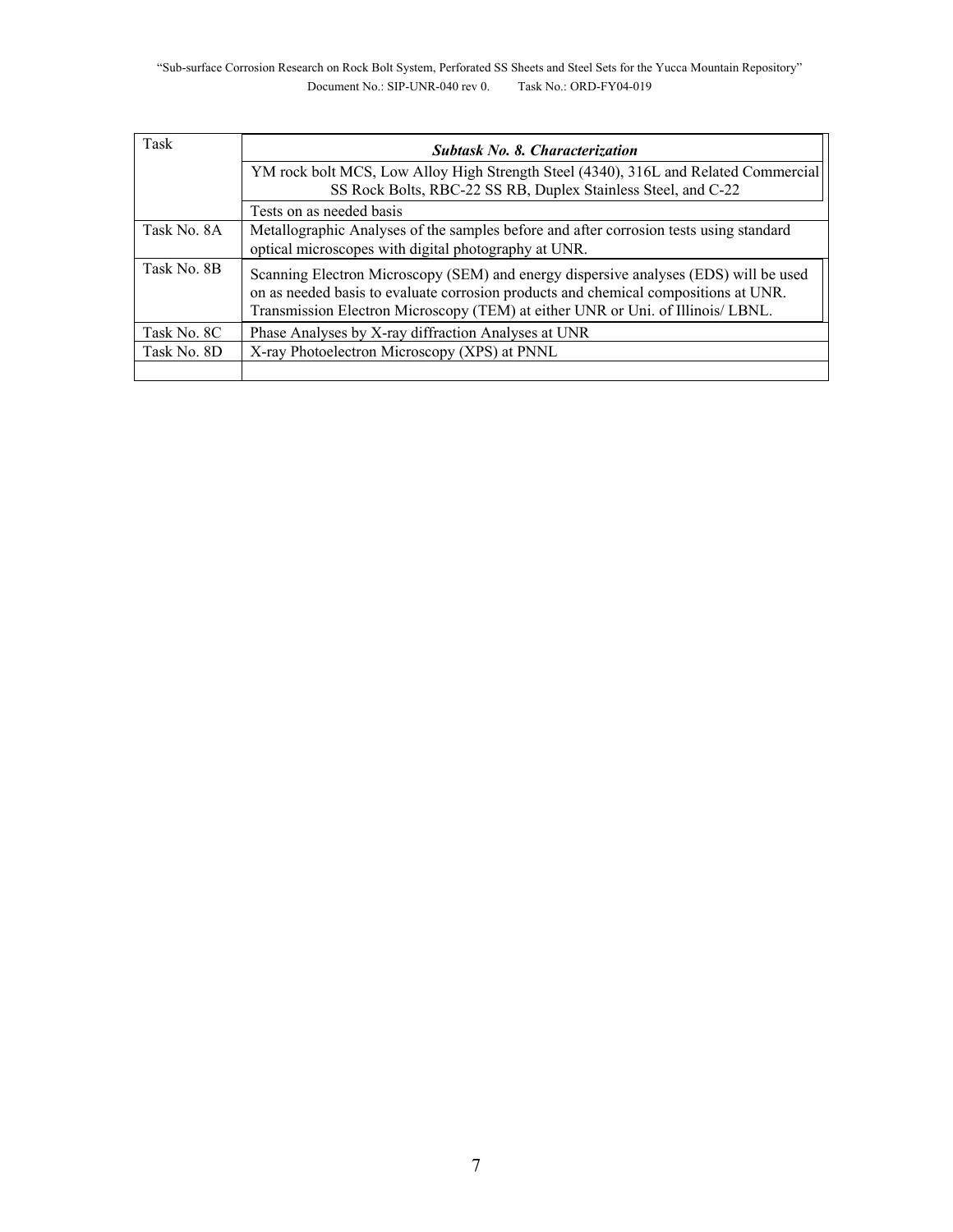# **III. Methods and Approach**

III.1 Description of experimental subtasks

### **Subtask 1: Selection of Materials for Rock Bolts, Wire Meshes and other Roof Support Materials**

It is proposed that corrosion resistant alloys will be examined as described in Table in Task No.1. It is expected that information from this electrochemical screening test will give us a general idea of the corrosion rates under different YM water concentrations. This will provide results on corrosion susceptibility of a variety of materials under varying conditions. The spectrum of alloys proposed will give us a prediction capability under different YM water concentration as well as the temperatures. This task involves work in Task No.2.

### **Subtask 2: Electrochemical Tests**

It is proposed that electrochemical tests will be conducted at a computer controlled work station, consisting of a PC loaded with a Potentiostat and a software (Gamry Instruments, model DHC2, PC4(750)/DC105) at our UNR Corrosion laboratory. The experimental set-up for both, polarization and impedance spectroscopy, is illustrated in Figure 3 (taken from Dr. Yilmaz's UNR Dissertation, 2003 on YM project). The simulated waters in the test cell will be conditioned (aerated/de-aerated) by purging a proper gas (oxygen/nitrogen) for two hours, before specimens are immersed. Then freshly finished wet-ground specimens with the final 600-grit emery paper were immersed into the conditioned waters. From previous experience, they should reach stable open circuit potential (corrosion Potential or Ecorr) within two hours in the conditioned test solution. Then the polarization scanning is started. The potentiodynamic method (ASTM G59) has previously been found useful to obtain polarization resistance values. A platinum sheet is used as a counter electrode and solution bridge overcame the possible noise and instabilities mostly associated with this particular method with low solution concentration combined with high temperatures ( $65-85^{\circ}$ C). Potentiodynamic scans should be started with 300 mV cathodic over potential, and raised from this value linearly up with a sweep rate of 0.166 mV/s. These scans can be extended through the pitting potential regions, until the currents reach a value of approximately  $100 \text{mA/cm}^2$ . The linear sections of the polarization curves (E vs. I), around 25 mV anodic and cathodic over potentials, will be selected to determine the polarization resistance  $(R_p)$  values. Corrosion rates are calculated using those  $R_p$  values determined by the Gamry software, out of manually selected linear portions of the polarization curves,  $25 \text{ mV}$  above and below the  $E_{\text{corr}}$  of the specimens. The rate calculations are carried out by the following equation [3,4]:

Corrosion Rate (CR)  
CR=3.27x10<sup>3</sup>.
$$
(i_{\text{corr}}.\text{EW})/\rho
$$
 (1)

where,  $i_{corr} = 10^6$  B/R<sub>p</sub> and B is constant involving the Tafel constants.

#### *Electrochemical Measurements for the Corrosion Testing*

These studies will be performed to measure the corrosion rate in the aqueous solution. In this the sample is charged anodically to measure its anodic polarization curve and then the cathodic polarization curve by charging it cathodically. Tafel plots can be extrapolated from these polarization data. The intersection of the cathodic and anodic Tafel curve will give us the corrosion rate of the specimen. The hypothetical cathodic and anodic polarization curves are shown in Figure 2. The polarization resistance,  $R_p$ , of a corroding electrode is defined by the equation below as the slope of a potential versus current density at  $i=0$  [3,4].

$$
R_p = (\delta \Delta E / \delta i)_{i=0, dE/dt \to 0}
$$
 (2)

The current density is given by, i. The corrosion current density,  $i_{\text{corr}}$ , is related to the polarization resistance by the coefficient B (Eq.3).

$$
i_{corr} = 10^6 \text{ B/R}
$$
 (3)

where, B is given by Eq. 4

$$
B = \beta_a \beta_c [2.303 (\beta_a + \beta_c)] \tag{4}
$$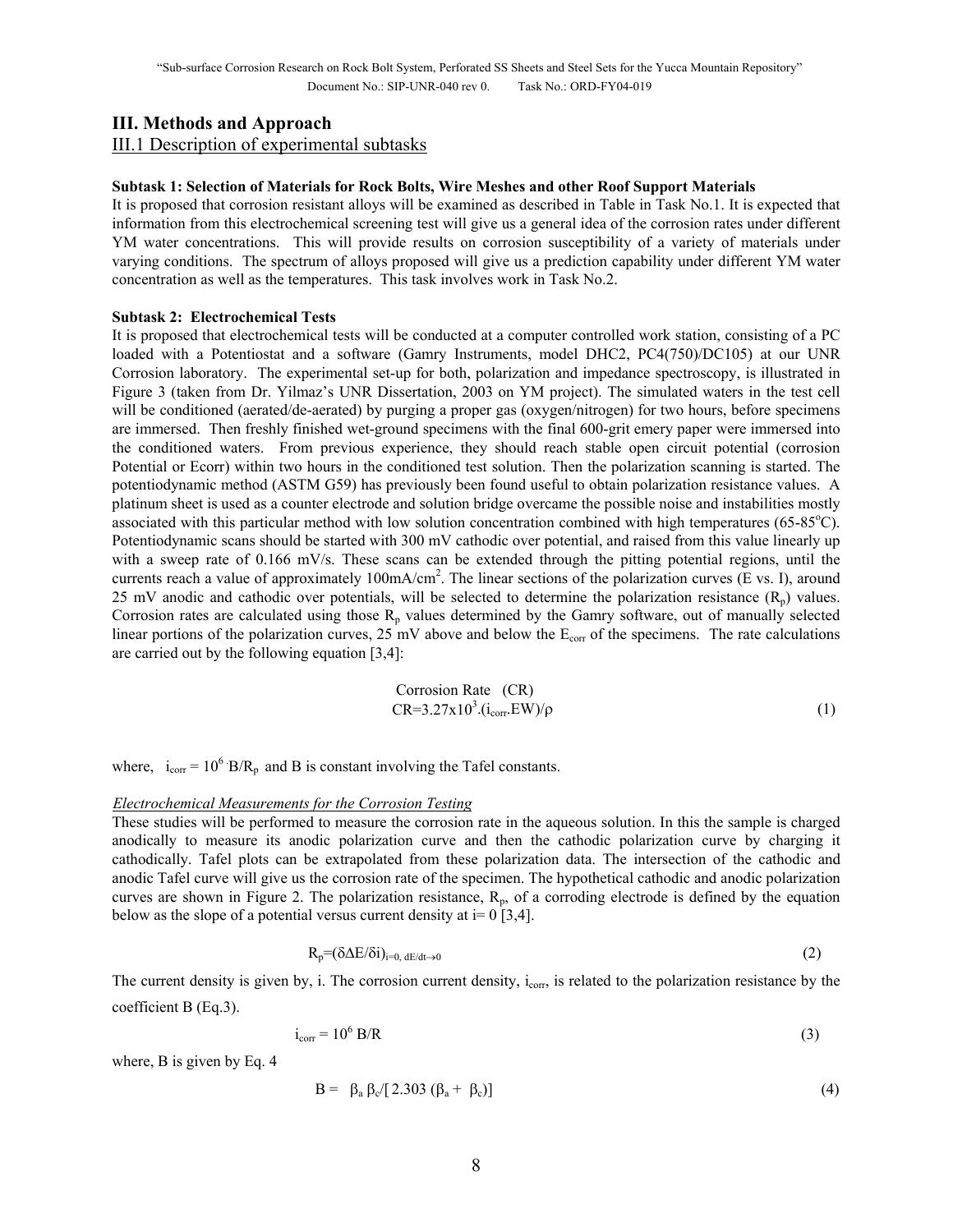where,  $\beta_a$   $\beta_c$  are anodic and cathodic Tafel constants respectively. The corrosion rate (CR) can be determined by Eq.5:

$$
CR = 3.27 \text{ X } 10^{-3} \text{ i}_{\text{corr}} \text{ EW/p} \tag{5}
$$

#### Experimental Procedure

A schematic of typical polarization diagram is shown in Figure 2, and the circuitry for the polarization measurements on a specimen or working electrode (WE) in Figure 3. A filtered direct current (DC) power supply, PS, supplies current (I) to the working electrode, through a second counter or auxiliary electrode (AUX). The potential of the working electrode is measured with respect to reference electrode with a series-connected potentiometer (P) and electrometer null detector (N). The test cell will be constructed to include the test electrode, two auxiliary electrodes, and a luggin capillary with salt-bridge connection to the reference electrode, inlet and outlet for an inert gas, and a thermometer. The suitable test cell that has been constructed at UNR is shown in Figure 4. A 1-liter round bottom flask has been modified by the addition of various necks to permit the introduction



Figure 2. Hypothetical Cathodic and Anodic Polarization Diagram.

of electrodes, gas inlet and outlet tubes, and a thermometer. The Luggin probe-salt bridge separates the bulk solution from the saturated calomel electrode, and the probe tip can be easily adjusted to bring it in close proximity with the working electrode.



Figure 3. Schematic of circuitry for polarization measurements.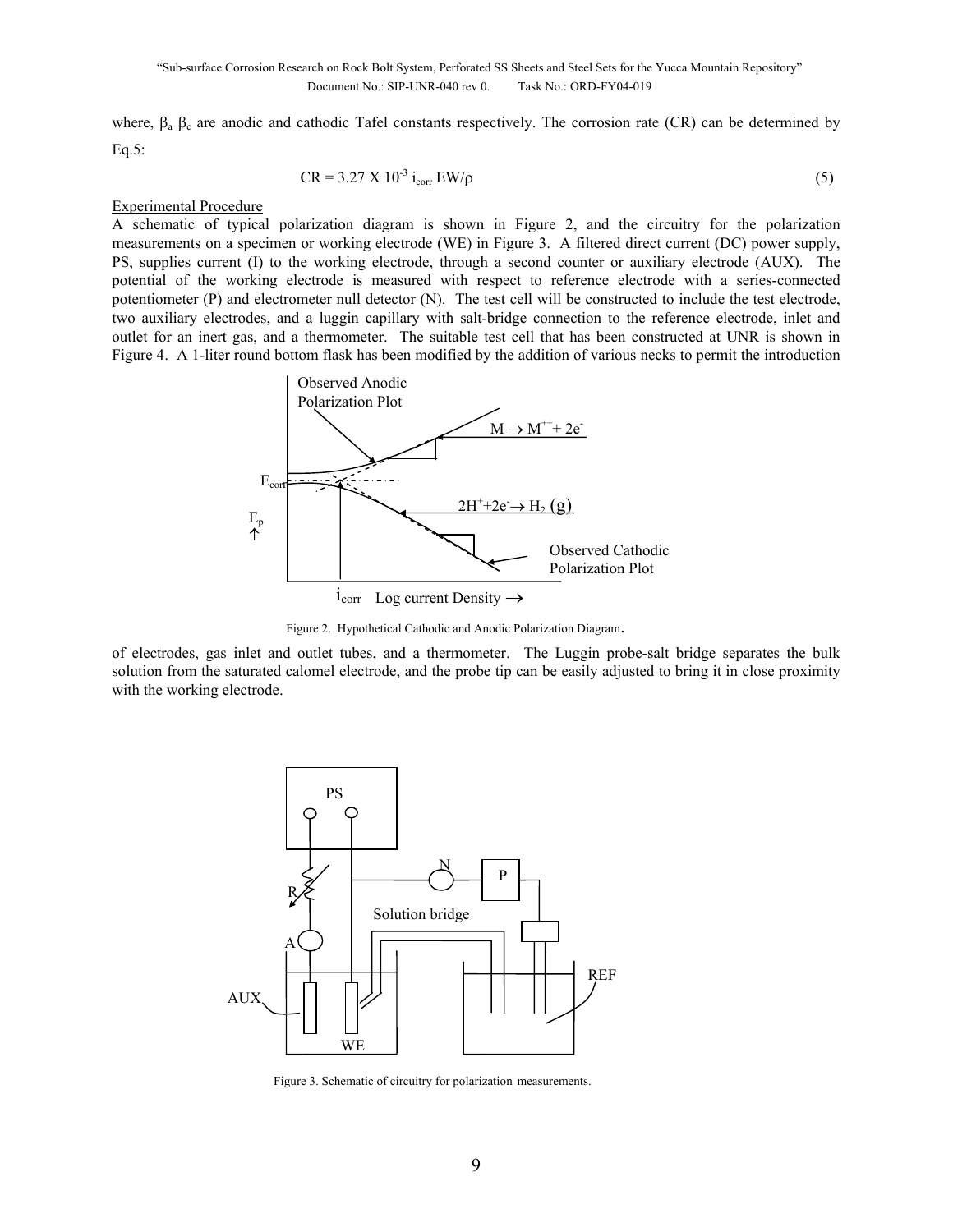

Figure 4. Experimental set-up for potentiodynamic linear polarization and impedance spectroscopy.

#### *Task 3. Electrochemical Impedance Spectroscopy*

It is proposed that electrochemical impedance spectroscopy (EIS) be performed at the corrosion potentials (open circuit potentials) of the test specimens using the same cell set-up and the same software as used in the polarization studies, which is introduced in Figure 4. Polarization resistance values can be determined from the real axis intercepts of the obtained semicircles of Nyquist plots of the impedance scans. Please see Figure 5 for polarization curve and the point A through E and the corresponding Nyquist plots in Figure 6. These tests will be used to determine the electrochemical interface leading to activation and passivation events on the carbon and other steel surfaces during polarization experiments. In general, impedance  $Z(\omega)$ , may be expressed in terms of real,  $Z'(\omega)$ and imaginary  $Z''(\omega)$ , components [3,4].

$$
Z(\omega) = Z'(\omega) + Z''(\omega) \tag{6}
$$

The Stern-Geary equation (Eq. 6) provides a direct relationship between the steady state corrosion current and the resistance across the interface, which can be expressed as:

$$
i_{corr} = \left[\frac{\beta_a \beta_c}{2.303(\beta_a + \beta_c)}\right] \left(\frac{1}{R_p}\right)
$$
(7)

where,  $\beta_a$  and  $\beta_c$  are the Tafel constants for the anodic and cathodic partial reactions, respectively and R<sub>p</sub> is the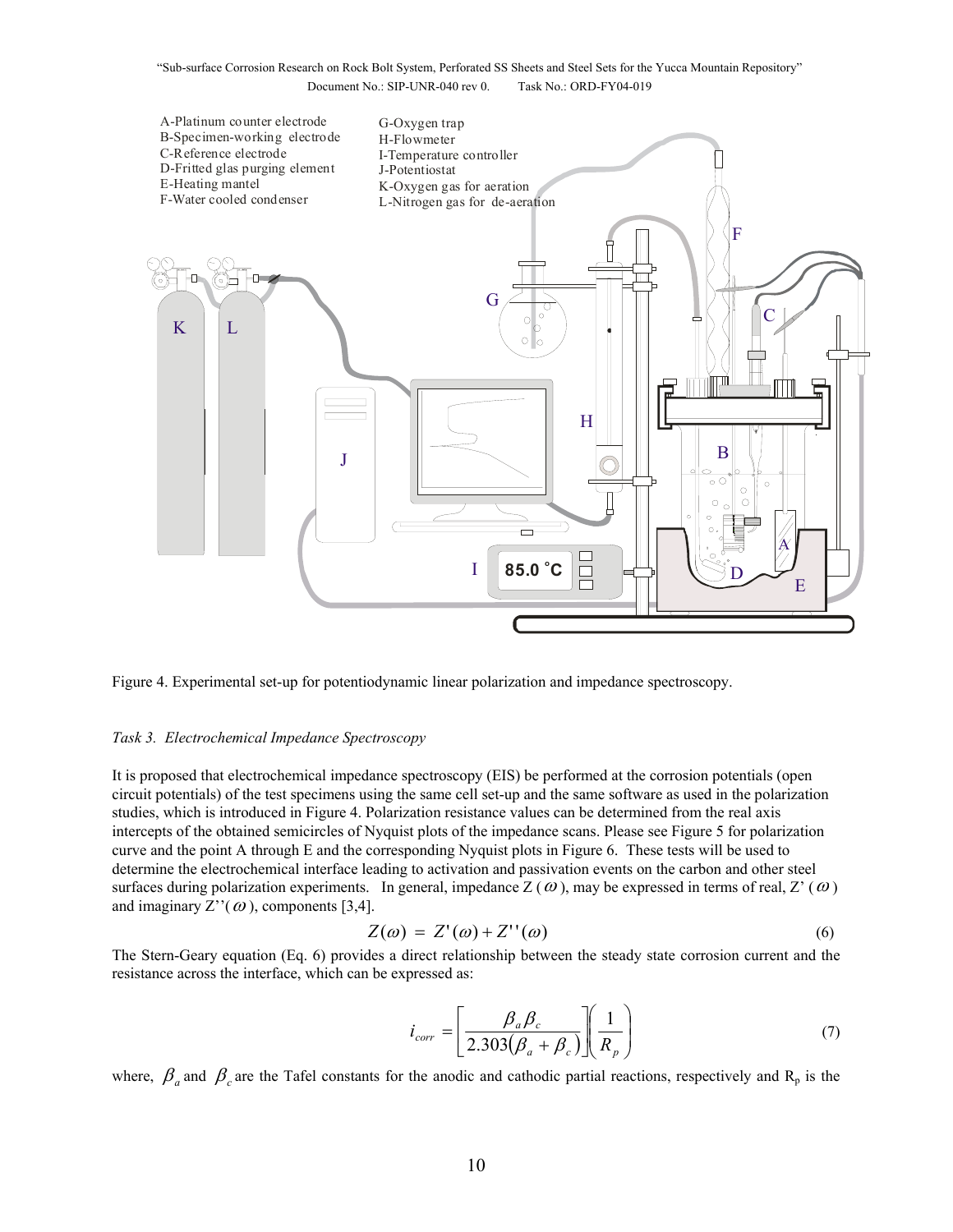polarization resistance. Polarization resistance is given by the difference of the measured impedance at sufficiently

low and high frequencies:  $R_p = |Z(j\omega)|_{\omega \to 0} - |Z(j\omega)|_{\omega \to \infty}$  (8)

At University of Nevada, Reno we have Gamry Potentiostats with which we can perform Impedance spectroscopy analysis ASTM G106. Nyquist and Bode plots will be obtained for rock bolt steels in YM environment at different concentrations of ionic salts (1x to 500x). To understand the effect of applied potentials on the passivation tendency, and its influence on the impedance change, experiments will also be conducted at different potentials by fixing the electrode potential potentiostatically. Influence of temperature will also be studied  $(45, 65 \text{ and } 85^{\circ}\text{C})$ . Representative plots obtained in our laboratory showing the effect of impedance changes at different potentials applied on the carbon steel electrode exposed to 3.5% NaCl solution with different anions at pH 8 is displayed in Figures 5 and 6.



Figure 5. Polarization behavior of carbon steel in 3.5% NaCl + silicate + bicarbonate + sulfate,  $pH = 8$ 



Figure 6. EIS performed at potentials corresponding to points marked in Figure 5.

### **Subtask 4: Environmentally Assisted Corrosion Tests**

*A. Stress-Corrosion Cracking and Hydrogen Embrittlement Tests:* It is proposed that the University of Nevada, Reno's screw–driven SSRT universal machine (United STM-10ES) along its software and a Gamry Potentiostat (DC-105) be used for environmental cracking susceptibility determinations for I-beams. A schematic of the experimental set up is given in Figures 7 and 8. Also, details of the experimental cell and the set-up are given in Figure 8. All SSRT of I-beam (low carbon steel) were carried out with 100X simulated YM water at two different temperatures such as  $25 \text{ °C}$  and  $85 \text{ °C}$ ; these will be followed for the rock bolts, studies yet to be performed. The simulated waters will be conditioned (de-aerated) by purging nitrogen gas for at least one hour before specimen immersion. Then, freshly prepared wet-ground specimens with a 600-grit emery paper finish were immediately installed into the cell through the top and bottom central necks using o-ring compression fittings. Then the conditioned de-aerated 100X YM water transferred to the test cell within 10 to 15 seconds without exposing it to air for too long. The cell openings are then closed quickly by threaded o-ring fittings and neck joints, which hold the entire elements of the cell sealed. The installation of the cell on to the universal joints of the SSRT machine should not exceed a total of 4-5 minutes after finishing the specimen preparation. By this rapid installation, possible deaeration loss of the conditioned test solution, subject to effect the open circuit potential of the LCS by letting excessive oxygen in to the cell, should be prevented. After setting the temperature controller to the desired test temperature, open circuit potential monitoring with the Gamry Potentiostat is started. From previous experience, the open circuit potential ( $E_{\text{corr}}$ ) will stabilize around -700 mV<sub>Ag/AgCl</sub> while the temperature will have already reached to the desired values to an accuracy of  $\pm 0.1$  °C. De-aeration by purging nitrogen gas into the test solutions was continuous throughout the tests at a flow rate of 150 ml/min. Then, the conditioned specimens in the test solutions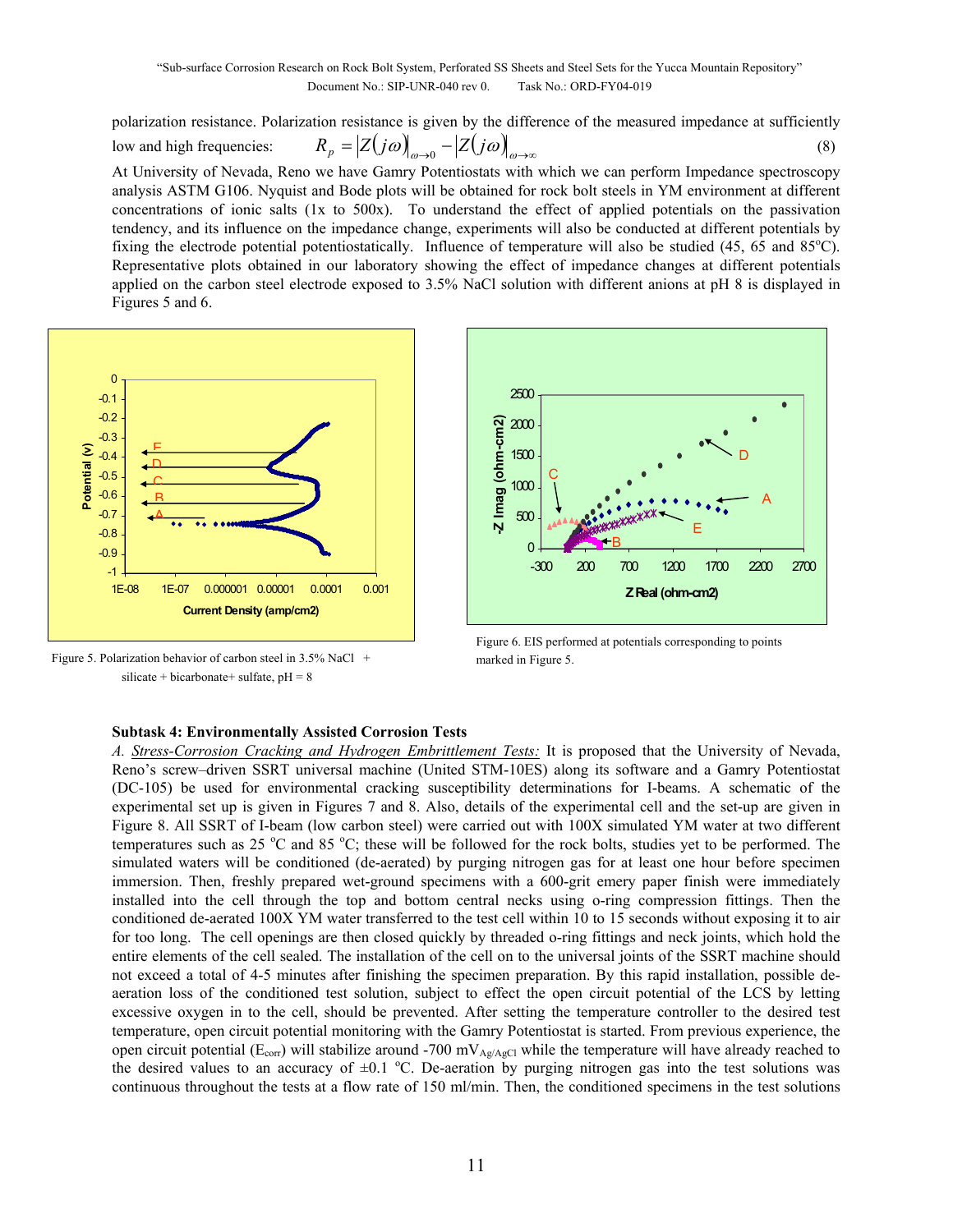were charged for approximately 45 minutes by imposing desired potentials through Potentiostatic method, until the current values were stabilized prior to monitoring stress-strain curves and currents.

Then the SSRT is started with appropriate strain rates from  $10^{-3}/s$  to  $10^{-7}/s$ . During the tests, the changes over the test solutions and specimens were examined, and recorded. After the failure of the specimens, the cell was uninstalled and the pH changes of the test solutions were recorded. Specimens were washed with distilled de-ionized water, and acetone and alcohol, and retained to carry out scanning electron microcopy (SEM), energy dispersive spectral (EDS) analysis, optical microscopy, and reduction of area measurements.

*B. New Nanotechnology Mechanical Testing machine for Corrosion testing:* We are proposing to buy a new MTS XP machine to perform nanoscale mechanical tests. These are particularly useful for corrosion films that are formed in different electrolyte conditions by characterizing surfaces in a few nanometers, such as, for corrosion product formed (dynamically) for properties like hardness and modulus of elasticity can affect the performance of materials under loads. (We would still like to do these tests, as they will be useful for smaller parts. This was expected to be purchased but there were significant budget cuts in the first year, so we cannot buy this machine. Making an indentation with a controlled force, with high displacement and load resolution, while continuously monitoring the displacement of the indenter (the depth of the indentation), produces data from which the Young's modulus, fracture behavior, hardness of the material and other mechanical properties may be calculated. This capability allows for the measurement of elastic properties of thin films as well as plastic properties, according to the manufacturers. These machines are in use at several Universities and very good data is being produced in solution environments. The new capabilities of the nano mechanical system will be explored simultaneously with the other proposed experiments



Figure 7.Experimental set-up for environmental cracking, such as SCC and HIC, and strain aging determination [5].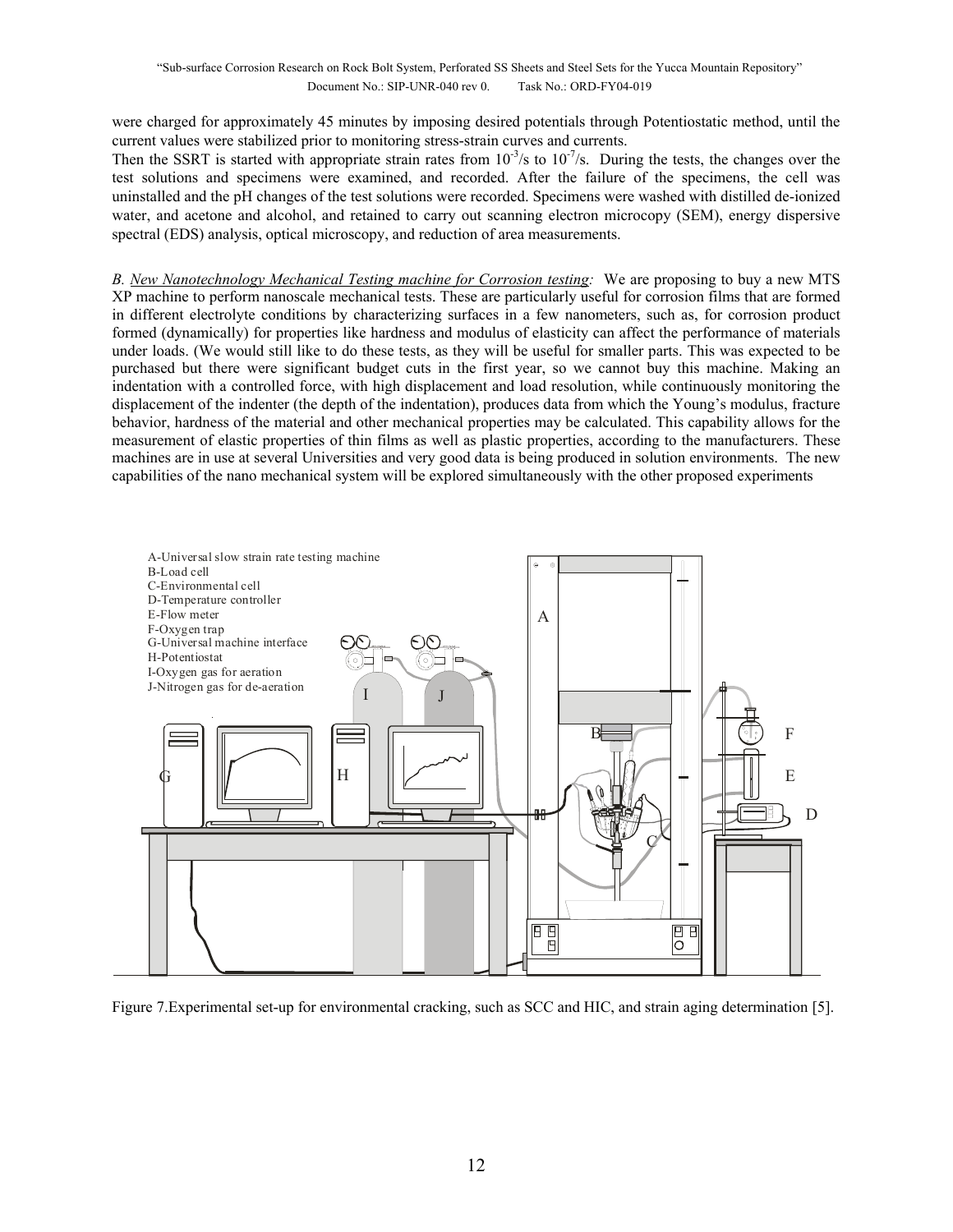

Figure 8. A schematic of the SSRT test cell with its components (left) and the SSRT machine (right) equipped with the environmental cracking cell during an ongoing test.

(Please see equipment justification section), listed below with YM electrolyte, where needed. A photo of this equipment with environmental chamber is shown in Figure 9. The table below lists the main features of the instruments besides standard software.



Figure 9. Nano MTS machine showing the basic instrument and the enclosure. (Courtesy: MTS Corporation.)

*Continuous Stiffness*  This micro mechanical CSM technique allows measurement of stiffness continuously during *Measurement (CSM)* the indentation, i.e., at every point that a load-displacement data pair is taken, and the stiffness is directly measured. In this CSM method an oscillating force is imposed on the indenter while monitoring its response displacement. This displacement response is sinusoidal in nature due to the nature of sinusoidal excitation force, and is out of phase by some amount. The phase and amplitude of this response are characteristic of the material's properties as it is a direct measure of the stiffness of contact and the damping of the material at the frequency of the oscillation. *Dynamic Contact Module (DCM)* For thin films, such as corrosion products, we can use this nano-indentation head available is part of XP system for very low load situations such as thin forms formed during corrosion processes. The Nano DCM at right is mounted in a Nano Indenter XP system as an additional indentation head to the standard indentation the Nano DCM head can be accessed for testing as easily as the standard head, and multiple samples as well as multiple indentations on each sample to gives statistically significant data required in Nanoindentation. (Option) *Lateral Force Measurement (LFM)* the system n added tribological tool. Add the capability of scratch and friction testing, surface profiling and wear testing to make

*High Load* The high load head takes the load-controlled depth-sensing indentation testing to over a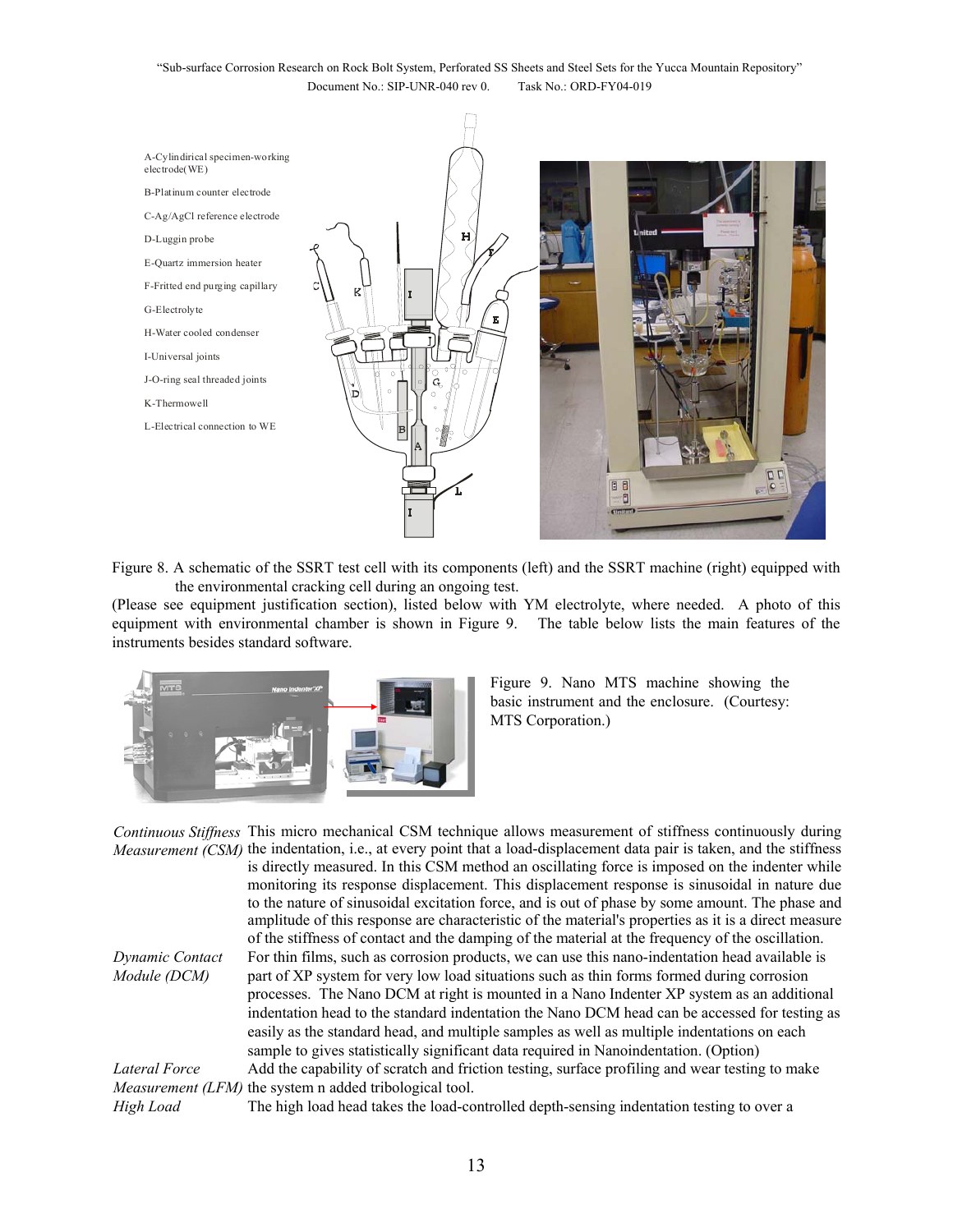| Indentation             | kilogram for indentation cracking (fracture toughness) and micro-hardness simulation without |
|-------------------------|----------------------------------------------------------------------------------------------|
|                         | changing the indenter head.                                                                  |
| Nano positioning        | The XP system has a high precision and accuracy in positioning, the positioning system to    |
| Stage                   | optimize positioning performance.                                                            |
| Temperature             | Humidity is controlled between 20 to 100% and Temperatures 10 to 100 $^{\circ}$ C.           |
| <b>Humidity Chamber</b> |                                                                                              |

### **Subtask 5. Hydrogen Permeation in Alloys**

Hydrogen permeation experiments were performed as per ASTM G148 in a system with two compartments separated by a bipolar membrane made of carbon steel is shown in Figure 10 and 11. Hydrogen permeation samples of 1.5 mm thickness were fabricated from rock bolt carbon steel rods and also from steel sets. These samples, coated with Ni plating on the exit side by electrolytic plating, are membrane was polarized as the anode (oxidation cell). The electrolyte on the charging or entry side and the oxidation or exit side of the cell was deaerated in 0.1M NaOH solution by using nitrogen gas prior to the experiments and during the permeation period on both the compartments. Hydrogen charging was done by galvano-static charging at an applied cathodic current of 1mA/cm2 and the anodic side of the specimen was fixed at a potential of + 0.28 V with respect to Silver-Silver Chloride (Ag-AgCl) to enable the oxidation of atomic hydrogen that diffused through the membrane. The anodic side of the membrane was electroplated with Ni to retard the corrosion reaction and to obtain steady state anodic background current at that potential. To enhance the hydrogen absorption, 30mg of arsenic trioxide  $(AS<sub>2</sub>O<sub>3</sub>)$  was added in the charging cell as a hydrogen recombination poison. The effect of trapping was investigated by recording the hydrogen permeation transients repeatedly on the same specimen after attaining the steady state current. In some experiments, to understand the effect of simulated YM repository water concentrations on the hydrogen permeation, experiments were done by changing the charging environment to simulated YM ground water instead of 0.1M NaOH. The electrolyte concentration was varied by increasing the dissolved ionic concentrations ranging from 1x, to 100x.

To calculate the critical hydrogen concentration, a third permeation can be obtained after completing the second transient at an applied current density of  $5mA/cm<sup>2</sup>$  using 1N H<sub>2</sub>SO<sub>4</sub> solution. The calculation of C<sub>k</sub> is performed according to the method proposed by Pressouyre et al. [5]. The depth of the crack is measured after completing the third transient by diametrically cutting the specimen followed by metallographic polishing and etching.

#### Data Analysis

The hydrogen permeation rate  $(J_\infty L)$  (mol H cm<sup>-1</sup> s<sup>-1</sup>), effective diffusivity  $(D_{off})$  (cm<sup>2</sup> s<sup>-1</sup>) and solubility (C<sub>o</sub>) (ppm) is calculated using the following relations

$$
J_{\infty} L = i_{\infty} L/nF
$$
 (12)

Where  $J_{\infty}$  is the steady-state flux, L is the specimen thickness in cm,  $i_{\infty}$  is the steady-state permeation current density in  $A/cm^2$ , "n" is the number of electrons transferred, F is the Faraday's constant (96485 Coulombs/mol.)

$$
D_{\rm eff} = L^2/6t_L
$$
 (13)

Where  $t<sub>L</sub>$  is the lag time (0.63J<sub>∞</sub>)

$$
C = J_{\infty} L / D_{eff} \tag{14}
$$

The critical hydrogen concentration is the sum of hydrogen with in the steel at a depth x and is given as

$$
C_k = C_i(x) + C_r(x) + C_d(x)
$$
\n(15)

Where,  $C_{i,r,d}(x)$  = irreversible, reversible and diffusible hydrogen concentration. The difference in hydrogen concentration measured from the first and second transient would yield irreversibly trapped hydrogen (Ci). According to McNabb and Foster [6], the amount of irreversibly trapped hydrogen is independent of  $C_d$  and x. However, reversibly trapped hydrogen is considered to be in equilibrium with diffusible hydrogen and is given as follows:

$$
C_r(x) = K C_d(x)
$$
 (16)

Where  $C_d$  is the average diffusible hydrogen concentration measured from the degassing curves of the first and second transients. The difference between hydrogen concentration measured from second transient and the average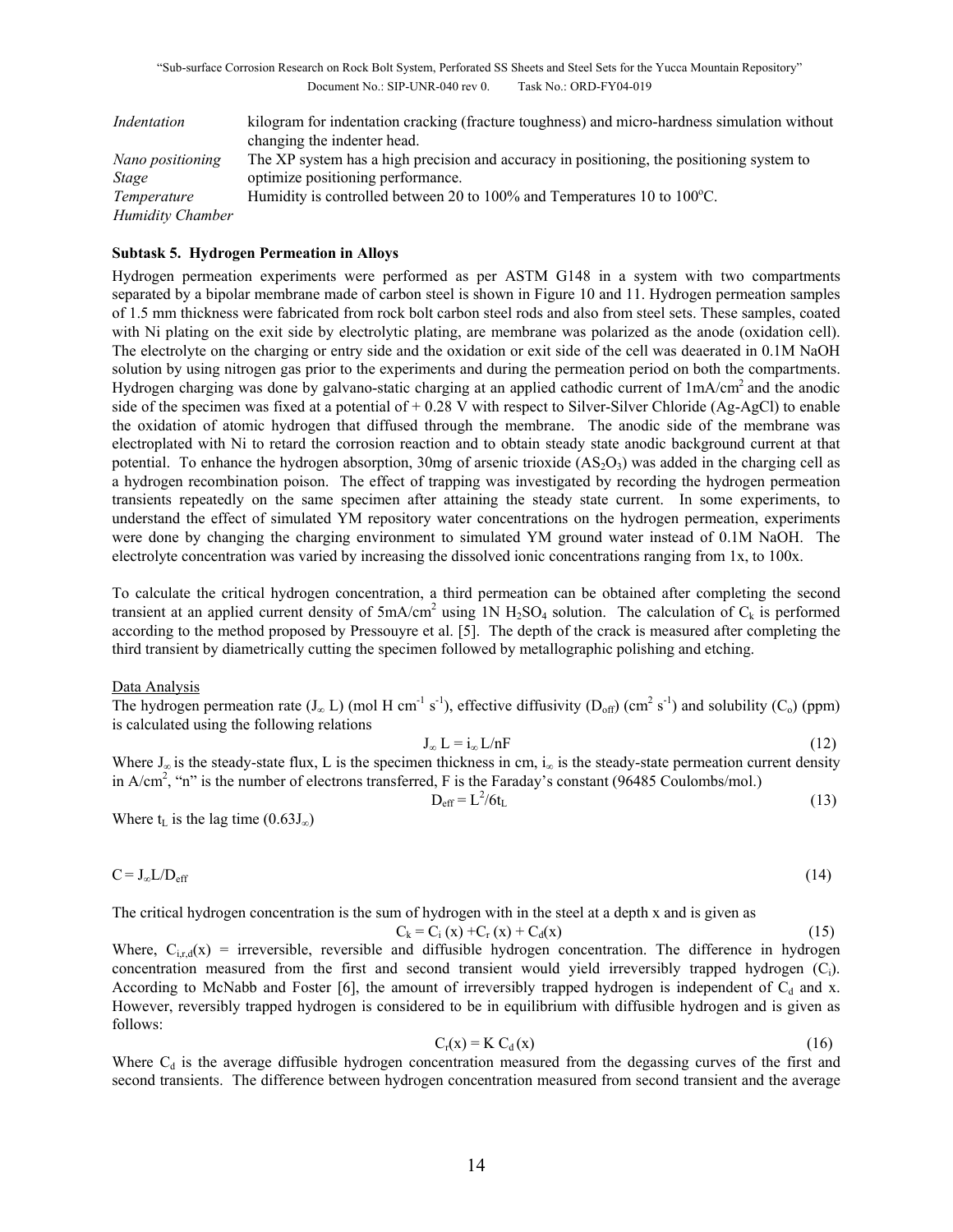

Figure 10. Devnathan-Staruchi cell schematic (left). Figure 11 Photograph of the actual hydrogen permeation cell [ASTM G148].

diffusible  $(C_d)$  content can provide the reversible  $(C_r)$  hydrogen concentration. The constant K can be obtained from  $C_r/C_d$ . Now the diffusible hydrogen concentration at a depth x can be obtained as (Eq.14):

$$
C_d(x) = C_o(1-x/L)
$$
\n(17)  
\nWhere, x is the depth of the crack, L is the thickness of the membrane and C<sub>o</sub> is the diffusible hydrogen  
\nconcentration obtained from the flux values measured for the cracking curve. The total amount of hydrogen at depth  
\n''x'' where crack was found is given in the equation (Eq. 15):

$$
C_k(x) = C_0 (1-x/L) (1+K) + C_i
$$
 (18)

### **Subtask 6. Immersion Corrosion Tests**

Simple lab immersion and YM water spray (fog) specimens were machined out of the I-beam and rock bolt in the form of coupons and strips of 0.5 mm thickness and various surface areas, as shown in Figure 12. The specimens for cyclic humidity are shown on the right. The specimen preparation method met the standard practices ASTM G31 and G85, for simple lab immersion tests, and will be used for the new alloys.



Figure 12. Coupon specimens for laboratory immersion and salt spray tests for rock bolts and I-beams. Similar specimens have to be prepared for the new specimens proposed in this study.

### *Subtask 6A. Salt (YM Water) Spray (Fog) Test [ASTM G-85]*

These studies will be performed in order to determine the corrosion rate and resistance of the steel sets and rock bolts to the water vapor phase in the Yucca Mountain Repository. The corrosion rate in these studies will be calculated by the weight loss measurements as explained in the above Tasks. In this the steel coupon is exposed to the atomized spray of water (Figure 13 and 14). The water that is being atomized and sprayed will be of the same composition as that in the Yucca Mountain Repository. The apparatus of a salt spray (Fog) testing will consists of a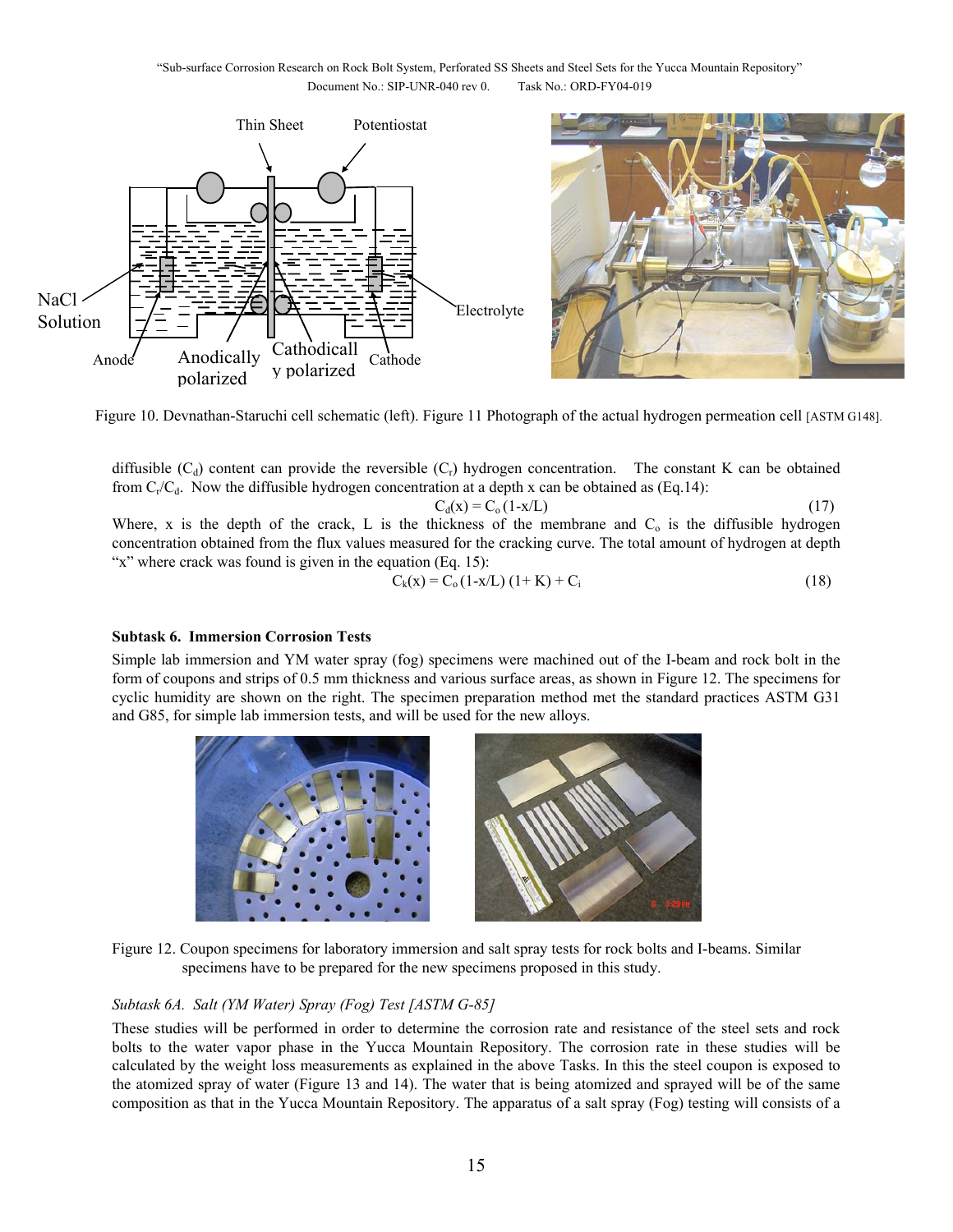Fog chamber, a salt solution reservoir, a supply of suitably conditioned compressed air, one or more atomizing nozzles, specimen supports, provision for heating the chamber, and necessary means of control. The design of the chamber is so made that drops of solution that accumulate on the ceiling or cover of the chamber do not fall on the specimens being tested. And also the drops from the coupon are protected from falling down again to solution reservoir for re-spraying. The compressed air supply to the nozzles for atomizing the salt solution will be free of oil and dirt and maintain the air supply between 69 and 172 kPa. Temperature of the chamber will be about  $100^{\circ}$ C. Two clean Fog collectors will be placed within the exposure zone so that no drops of the solution from the test specimens or any other source can be collected. The sample taken out from the chamber are cleaned in accordance to the ASTM G-1 and weighed and measured for the corrosion rate of steel coupon in the fog of water.



Figure 13 (top left). Exposure chamber and solution reservoir used for salt spray tests. Figure 14 (middle and right). Salt spray coupon specimens before Middle photo) and after (right photo) these tests were carried out at 35 °C with 1X YM water spray at National Exposure testing, Sylvania, Ohio.

### *Subtask 6B. Aqueous Immersion Testing (ASTM G-31)*

These studies will be performed for the aqueous solution in the Yucca Mountain Repository. These studies will be conducted by immersing the steel coupons in the aqueous environments (water) of the Yucca mountain repository. This method is also mass loss method as explained in the above Tasks. Coupon corrosion testing is predominantly designed to investigate general corrosion.

The apparatus used for the laboratory immersion testing is as shown in the Figure 15, which consists of kettle or flask of suitable size, a reflux condenser with atmospheric seal, valve for controlling the aeration, temperatureregulating device, heating device, and specimen support system. Strip coupons 50x.25x.1.6 or 3 mm may be preferred as corrosion specimens. Three such coupons will be employed with one completely immersed and other partially immersed and third one totally out of solution.

This steel coupon will be exposed to the Yucca mountain repository composition. Temperature of the water will be maintained around  $80^{\circ}$ C. Slight aeration will be provided to get similar conditions for those in Yucca Mountain. But specimen will not be located in the direct air stream from the spacer. The exposure of the specimen varies from 2-7 days. The sample will then be taken out and cleaned as explained in ASTM-G1. The corrosion rate (CR) will be measured by the weight loss measurement according to ASTM G-31:

$$
CR = (K \, .x. \, W)/(A \, .x. \, T \, .x. \, D) \tag{19}
$$

where,  $K = a$  constant,  $T = T$  ime of exposure in hours to the nearest 0.01 hour,  $A = Area (cm<sup>2</sup>)$ ,  $W = Mass$  loss in grams, to nearest 1 mg,  $D =$  density (g/cm<sup>3</sup>).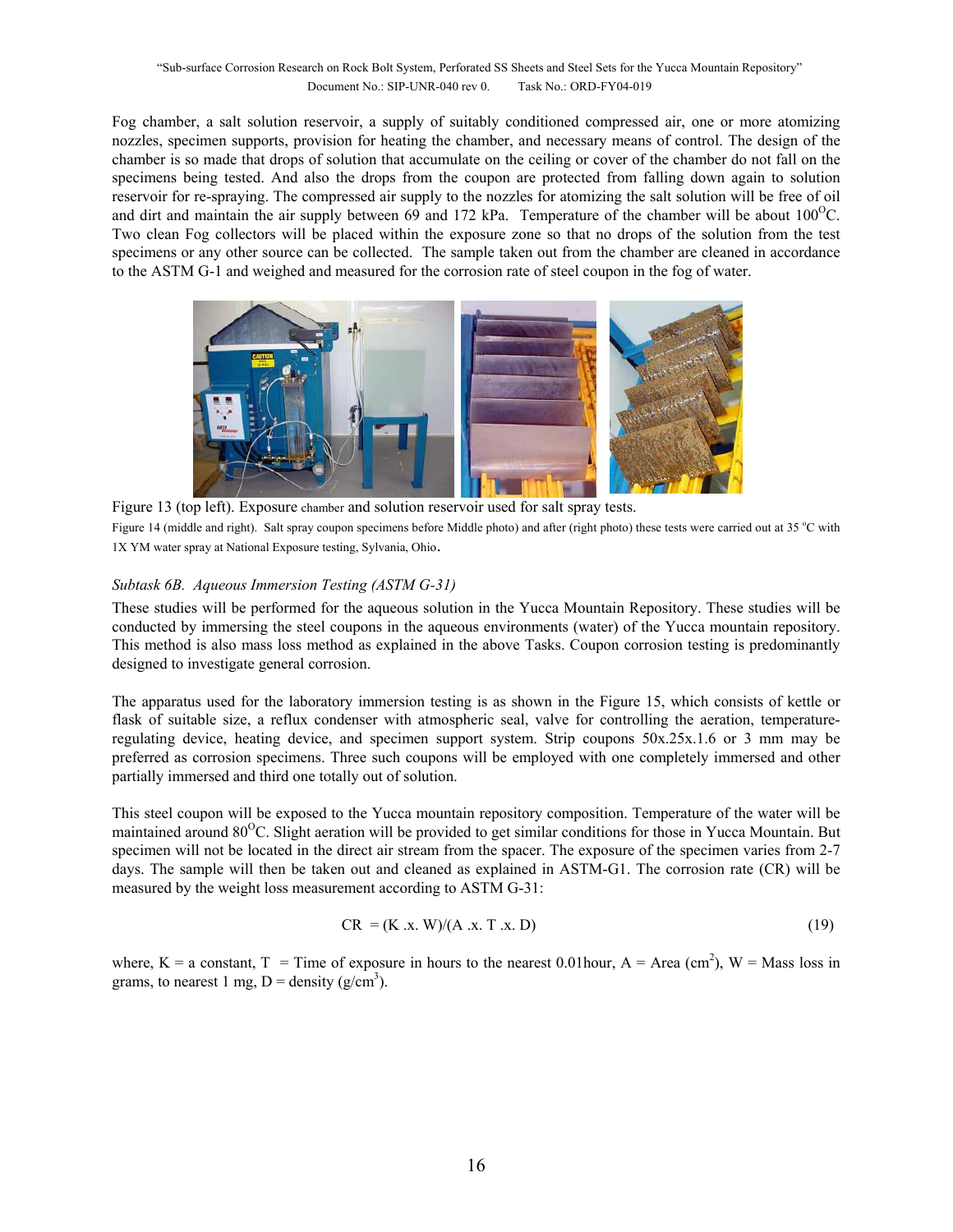

Figure 15. Experimental set-up for lab immersion corrosion testing in a sealed glass reaction flask (from Dr. Yilmaz Ph.D. dissertation at UNR, Prof. Chandra's YM group).



Figure 17. Schematic of humidity cycle profile for these experiments in Figure 29.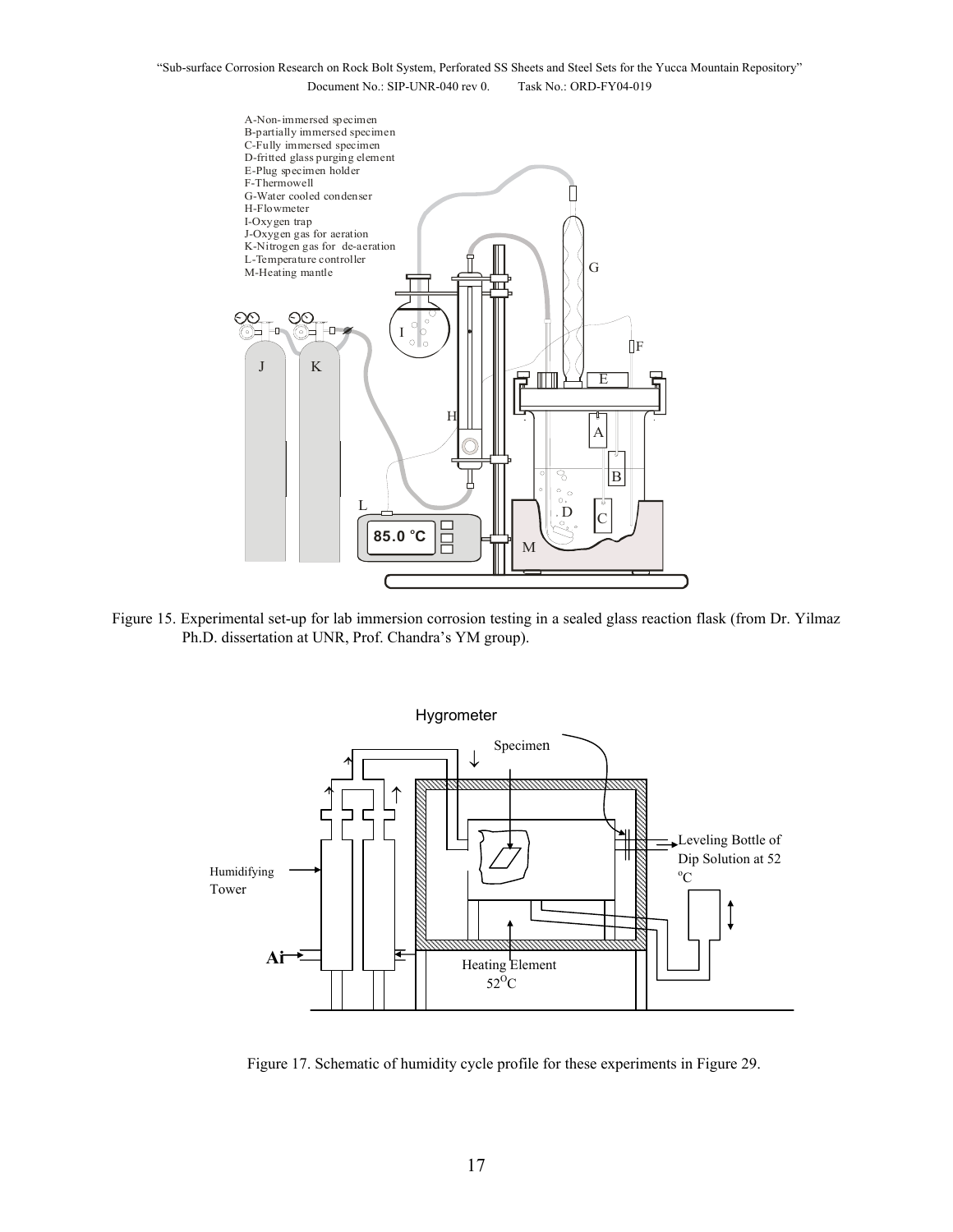

Figure 16. Schematic of Humidity chamber for new alloy testing [From ASTM G-60].

#### *Subtask 6C: Cyclic Humidity Tests (ASTM G-60)*

Cyclic humidity tests are proposed for the alloys in the present. A schematic of the apparatus is shown in Figure 16. This apparatus is available for us at MATCO Corporation. and will be used for our work (please see the quotation for the use of this apparatus). In this study, humidity cycle of 8-hour, three times/day, as shown in Figure 17. The ASTM standard specifies 52°C as temperature for testing for a period of 100 days. The cyclic variation of the humidity can be obtained by variation of the temperature of the water in the humidifying tower. The range of relative humidity can be extended by adding a drying period to the humidity cycle. The control circuit will be arranged such that the air will be switched to the drying train when the relative humidity has decreased to 50%. The drying train can be a desiccating tower containing anhydrous calcium sulfate. The relative humidity will be maintained in between 50-100% or more for each cycle. The corrosion rate will be measured as mentioned in the above studies. This test method includes procedures for conducting cyclic humidity tests. Specimens will then be prepared, cleaned, and evaluated in accordance to ASTM-G1. Evaluation of the corrosion rate will be done by weight loss measurement (penetration per unit time, mm/yr) according to ASTM-G16. Loss in thickness over the exposure period or plotted as mass loss per unit area versus time will also be determined.

#### **Subtask 7. Dry Oxidation Tests**

*Subtask 7A. Atmospheric and Dry Oxidation Studies (G-54\*):* This practice will help us in determination of preliminary information on the growth, scaling, micro structural characteristics of an oxide on the surface and corrosion under isothermal conditions in still air. The ASTM procedure involves exposure of steel samples to temperatures at about 50-150°C for a certain time. Direct comparison of different materials at a constant temperature or the effect of temperature on a given material may be investigated, as oxidation is a dynamic time and temperature dependent process. The relative resistances of materials to oxidation at constant temperature should, therefore, be determined over at least three time periods. For these dry oxidation studies ASTM standard G-54 (dry oxidation) is applied. References will be made related to ASTM standards G-50, G-101, and G-31.

*Subtask 7B. Thermogravimetric analyses (TGA):* In the case of alloys such as SS 316L, and related Commercial SS Rock Bolts, and other alloys including C-22 are proposed for thermogravimetric analyses (TGA). *Experimental Method (G54):*

The oxidation characteristics of some alloy types may be affected by humidity variations. It is thus important to include reference standards in each test series or to expose all materials to be compared at the same time. The specimens and their support are charged into the furnace operating at the test temperature and allowed to heat. After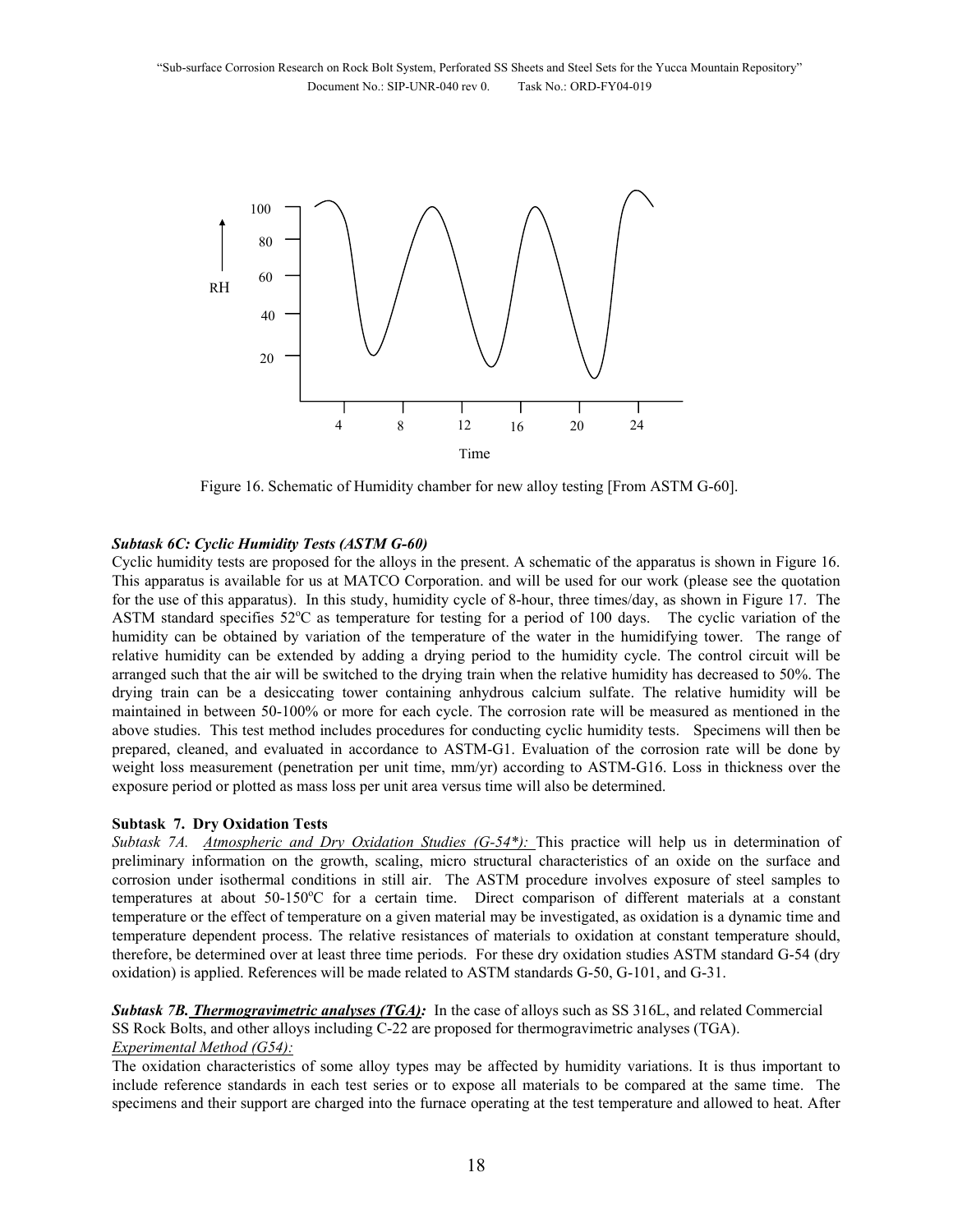this, samples will be taken out of the furnace and cleaned to remove the oxide formed on the surface in accordance with ASTM G-1 for the corrosion studies. The amount oxides formed on the surface can be determined by the "weight loss" measurement. Metallographic examination of the sample can also be done to determine the oxide penetration.

Following parameters will be determined from these studies:

#### *Mass change per unit area:*

The mass change per unit area (C) is given by the following Eq. 20:  
\n
$$
C = [(W_F - W_O)/A]
$$
\n(20)  
\nA = Original surface area,  $m^2$ ,  $W_F$  = Final Mass g,  $W_O$  = Original Mass, g and  
\nA = Original surface area,  $m^2$ .  
\nThe Depth of Attack (D) is given by the following Eq. 21:  
\n
$$
D = [(T_O - T_m)/2]
$$
\n(21)

 $D$  = Total depth of attack,  $T<sub>O</sub>$  = Original thickness mm,

 $T_m$  = Remaining good metal, mm.

Thermogravimetric analysis (TGA) will be performed for accurate oxidation tests, and possibly to obtain rates of oxidation, using TA instruments TGA already available at UNR in Prof. Chandra's laboratory to compare the weight loss measurements in G-54 study.

#### **Subtask 8: Characterization**

There are 5 types of characterization tests that will be used on as-needed basis in this project. These are listed below.

#### *Task 8A Metallography*

Metallographic specimens were machined out of LCS and MCS into disk shapes and were mounted in epoxy resin using metallographic rubber molds. The molds were removed after the mix became firm around specimens and they were grinded until the steel surfaces were exposed. Then they manually ground with successive finer SiC emery papers to the 600-grit finish. Then they were polished manually using metallographic polishing cloth (Buehler microcloth) with successive finer alumina powders to the 0.05-micron finish. Then the polished specimen surfaces were degreased with acetone, and washed with tap water, and rinsed with distilled de-ionized water. The specimens were etched by dipping them into a 5% Nital enchant. LCS and MCS were required 20 and 10 seconds respectively, in order to achieve properly etched surfaces for metallographic evaluation.

#### *Subtask 8B Scanning Electron Microscopy and Energy Dispersive X-Ray Study*

The change in the corrosion morphology of rock bolts as a result of incorporation of the above ions in the electrolyte, and also the change in electrode potential, were observed by SEM in the secondary-electron imaging mode. The concentration of ions at the localized pit was analyzed by Energy Dispersive X-Ray Analysis (EDX) operated at a voltage of 20keV.

#### *Subtask 8C Transmission Electron Microscopy*

Transmission Electron Microscopy (TEM) will also be used to determine changes in the morphology of the steels as a result of the corrosion process at either Lawrence Berkeley Laboratory or Argonne National Laboratory/University of Illinois facilities, depending on the availability. We have just received a grant form NSF in our department for TEM but this going to take 6 to 8 months before it is functional.

### *Subtask 8D X-Ray Diffraction Analysis*

Bulk phase changes as well as thick corrosion products (micrometer range films) may be characterized with x-ray diffraction analyses. The methods are commonly known, and we have several years of experience in this field to conduct this research. We are proposing some equipment upgrade for the second year of the research.

#### *Subtask 8E X-Ray Photoelectron Spectroscopy*

 The XPS or ESCA analysis will be performed on rock bolt surfaces by additions of different ions using a Physical Electronics Quantum 2000 scanning ESCA microprobe available at the PNNL (Richland WA) user facility. The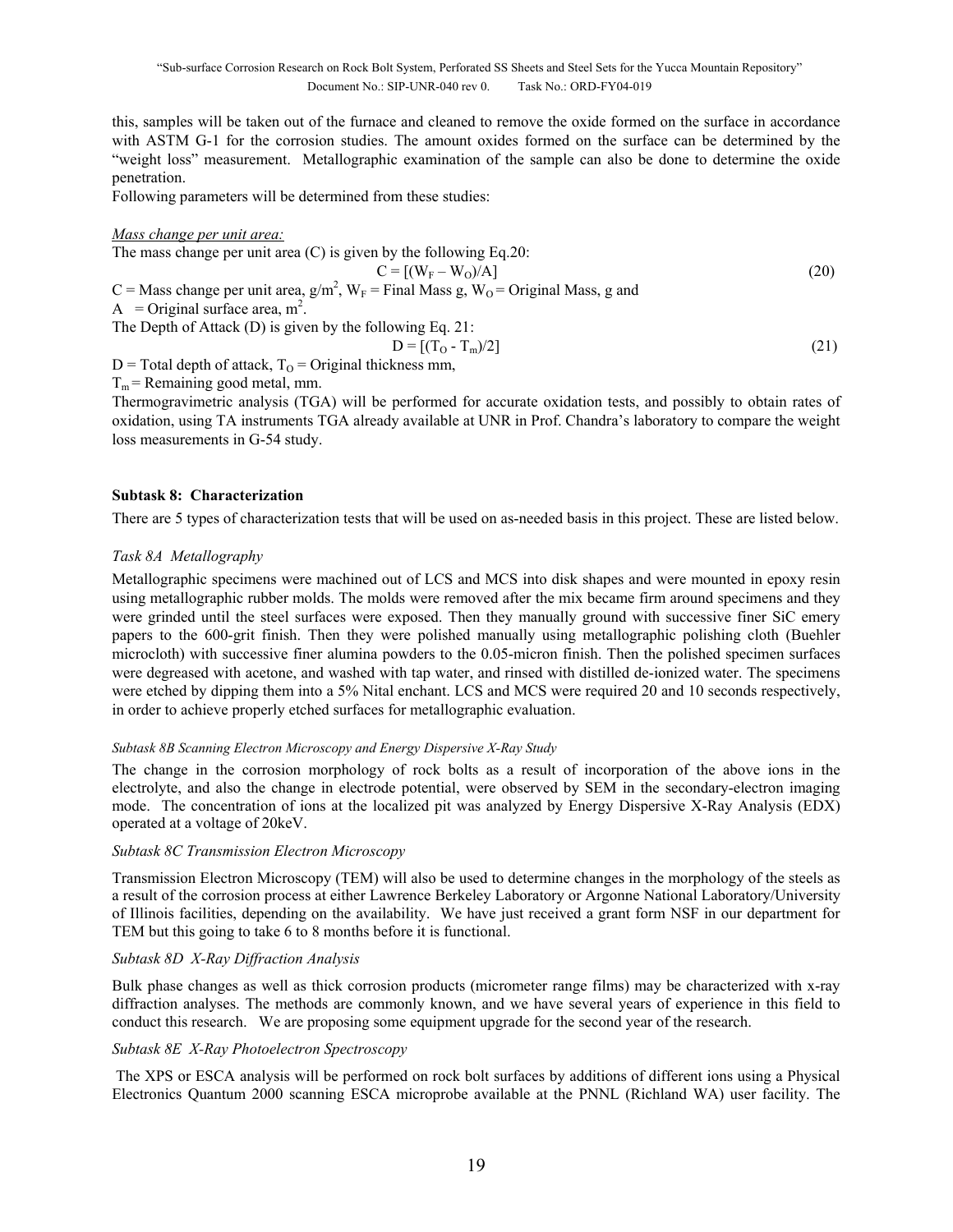samples are polished using SiC paper and passivated at pre-passive and passive potentials for 30 minutes. The change in chemical composition is analyzed using XPS, giving the surface depth profiles of the corrosion products.

Electrochemical studies will be carried out in our laboratory using simulated YM water demonstrated that the carbon steel underwent active, prepassive, passive and pitting behavior and also the passivation tendency was much pronounced when the ionic concentration was increased. Since the YM water contains  $HCO<sub>3</sub>$  and  $SiO<sub>2</sub>$  anions as an important passivating species and aggressive ions such as Cl, we also conducted some preliminary studies showing the synergistic effect of these anions on the passivation behavior of carbon steel and the oxide film changes that caused the increase in passivation tendency was analyzed using XPS and the results are interesting. In the similar way, we would like to carry out XPS analyses to analyze the structure and composition of the corrosion product film for the samples used for EIS and shear tested samples. The nature of various species with respect to thickness will be analyzed by depth profile analysis by sputtering the oxide film. The structure and composition of the passive film using X-ray Photoelectron Spectroscopy (XPS) will be studied. Following information will be obtained from the XPS spectra. We have made initial contact at Pacific Northwest National Laboratory (PNNL) to carry XPS experiments. Test sample from potentiodynamic scans under corroded conditions using different YM water concentration, and temperature will be examined at PNNL. Procedures are already outlined.

# **III.2: Quality Control and Data Recording, Reduction and Reporting Methods**

The primary sources of error relating to this SIP will come from inaccuracies in recording equipment. All equipment used will therefore be calibrated and checked regularly to insure the validity of all data collected. Technical precision and representativeness of the tests to be performed is discussed in the descriptions of each subtask, in Section III.1.

All numeric raw data for this project will be controlled electronically. All electronic data will be protected in accordance with QAP-3.1, Control of Electronic Data.

All raw data for this project will be collected through laboratory acquisition. The data will be maintained electronically and its acquisition recorded in the scientific notebook. All data will be inspected visually for errors upon collection. Electronic transfer of data will be done in ".zip" format, which contains checksum algorithms to determine if any errors were introduced during the file transfer process.

Data reduction will primarily be done to reduce electrochemical data to corrosion rates. All data reduction will be recorded in the Scientific Notebook along with reference to the electronic data generated. All reduced data generated will be submitted to the TDA in accordance with OAP-3.6.

Subcontractors will be used for the collection of corrosion rates through salt spray tests and cyclic humidity tests. Outside calibration services will be performed with Bechtel Nevada. No models are currently planned for this task. These procurements will be obtained in accordance with QAP-3.0 and QAP-7.0.

# **IV Control of Samples**

The sample used for this task will be metal alloys that are the subject of the corrosion studies.

Samples will be obtained by qualified vendors whenever possible and tracked in accordance with QAP 3.0 and QAP. 8.2.

Samples will be stored in a locked cabinet with limited access. A fire rated cabinet will be obtained for this purpose to better protect the samples. Samples will be registered with the Sample Management Facility if tracking becomes necessary. All samples will also be uniquely marked with a tag or engraving and a current inventory will be maintained with status of all samples.

When it is not possible to obtain samples from a qualified vendor, chemical and metallurgical analyses will be performed to verify the state of the sample in accordance with QAP 3.0.

# **V. Implementing Procedures and Standards**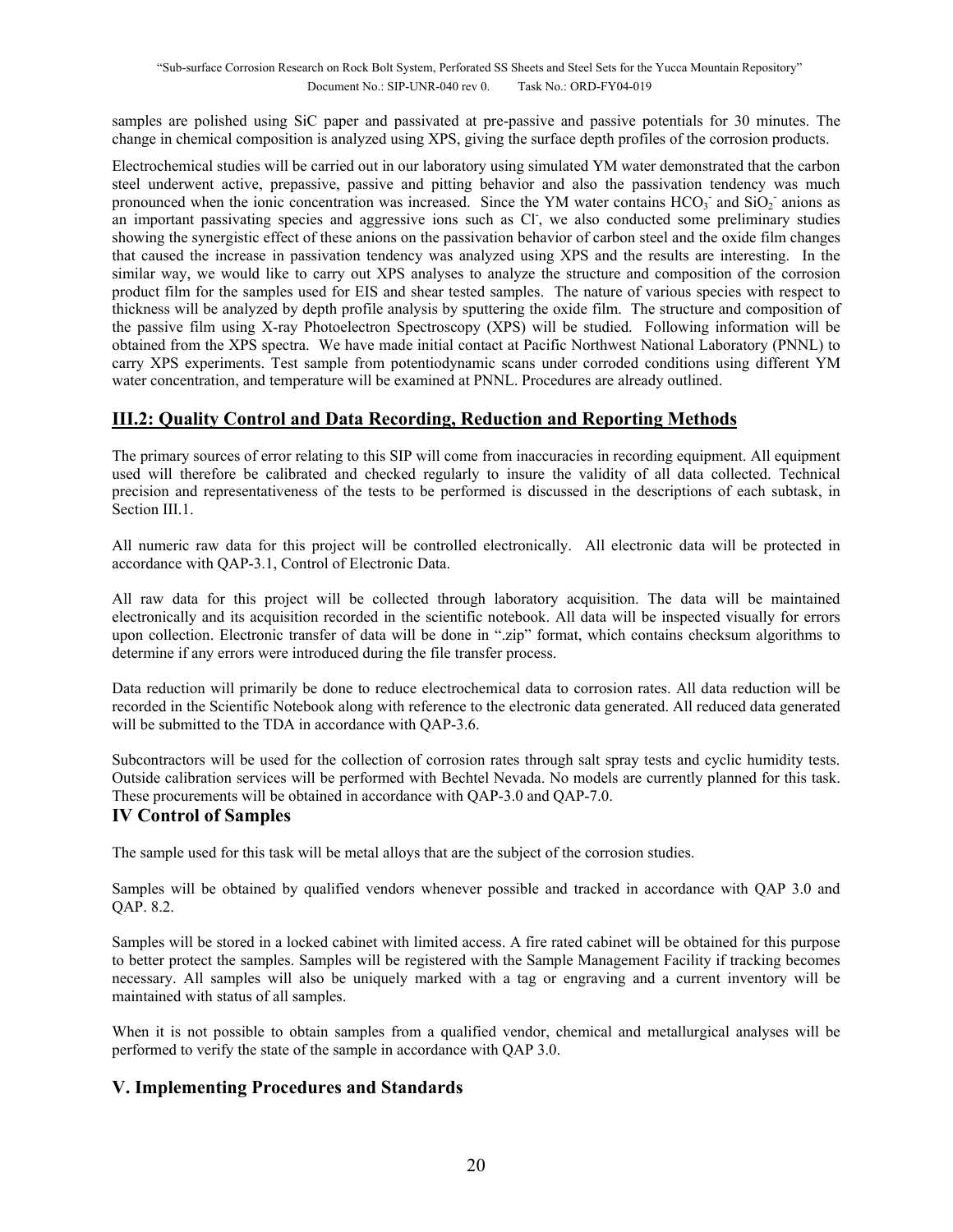# V.1 Standards

The following ASTM standards will be adapted for the development of IPs:

- A36 Standard specification for carbon structural steels
- A540 Standard Specifications for alloy- steel Bolting Material for special applications
- A194 Standard Specification for alloy steel Nuts for Bolts for High Pressure or High Temperature Service
- A490 Standard Specification for Heat Treated steel structural Bolts, 150 ksi Minimum tensile strength
- A307 Standard Specifications for Carbon steel Bolts and studs, 60000-psi tensile Strength
- A167-99 Standard Specification for Stainless and Heat-Resisting Chromium-Nickel Steel Plate, Sheet, and Strip
- A176-99 Standard Specification for Stainless and Heat-Resisting Chromium Steel Plate, Sheet, and Strip
- A262-98 Standard Practices for Detecting Susceptibility to Intergranular Attack in Austenitic Stainless Steels
- A276-00 Standard Specification for Stainless Steel Bars and Shapes
- A370-97a Standard Test Methods and Definitions for Mechanical Testing of Steel Products
- A572 Specification for High-Strength Low-alloy Columbium-Vanadium Structural Steel
- B117-97 Standard Practice for Operating Salt Spray (Fog) Apparatus
- F-432-95 Standard Specifications for the Roof and Rock Bolts and Accessories
- G1-90 (1999) Standard Practice for Preparing, Cleaning, and Evaluating Corrosion Test Specimens
- G3-89 (1999) Standard Practice for Conventions Applicable to Electrochemical Measurements in Corrosion Testing
- G5-94 Standard Reference Test Method for Making Potentiostatic and Potentiodynamic Anodic Polarization Measurements
- G15-99b Standard Terminology Relating to Corrosion and Corrosion Testing
- G16-95 (1999) Standard Guide for Applying Statistics to Analysis of Corrosion Data
- G28-97 Standard Test Methods of Detecting Susceptibility to Intergranular Corrosion in Wrought, Nickel-Rich, Chromium-Bearing Alloys
- G30-97 Standard Practice for Making and Using U-Bend Stress-Corrosion Test Specimens
- G31-72 (1999) Standard Practice for Laboratory Immersion Corrosion Testing of Metals
- G36-94 Standard Practice for Evaluating Stress-Corrosion-Cracking Resistance of Metals and Alloys in a Boiling Magnesium Chloride Solution
- G38-73 (1995) Standard Practice for Making and Using C-Ring Stress-Corrosion Test Specimens
- G39-99 Standard Practice for Preparation and Use of Bent-Beam Stress-Corrosion Test Specimens
- G48-99a Standard Test Methods for Pitting and Crevice Corrosion Resistance of Stainless Steels and Related Alloys by Use of Ferric Chloride Solution
- G49-85 (1995) Standard Practice for Preparation and Use of Direct Tension Stress-Corrosion Test Specimens
- G50-76 Standard Practice for Conducting Atmospheric Corrosion Tests on Metals
- G54-84 Standard Practice for Oxidation Testing
- G58-85 (1999) Standard Practice for Preparation of Stress-Corrosion Test Specimens for Weldments
- G59-97 Standard Practice for Conducting Potentiodynamic Polarization Resistance Measurements
- G60-95 Standard Test Method for Conducting Cyclic Humidity Tests
- G61-86 (1998) Standard Test Method for Conducting Cyclic Potentiodynamic Polarization Measurements for Localized Corrosion Susceptibility of Iron-, Nickel-, or Cobalt-Based Alloys
- G71-81 (1998) e1 Standard Guide for Conducting and Evaluating Galvanic Corrosion Tests in Electrolytes
- G78-95 Standard Guide for Crevice Corrosion Testing of Iron-Base and Nickel-Base Stainless Alloys in Seawater and Other Chloride-Containing Aqueous Environments
- G85-98 Standard Practice for Modified Salt Spray (Fog) Testing
- G100-89 (1999) Standard Test Method for Conducting Cyclic Galvanostatic Polarization
- G101-97 Standard Guide for Atmospheric Corrosion Resistance of Low-Alloy Steels
- G102-89 (1999) Standard Practice for Calculation of Corrosion Rates and Related Information from Electrochemical Measurements
- G106-89 (1999) Standard Practice for Verification of Algorithm and Equipment for Electrochemical Impedance Measurements
- G107-95 Standard Guide for Formats for Collection and Compilation of Corrosion Data for Metals for Computerized Database Input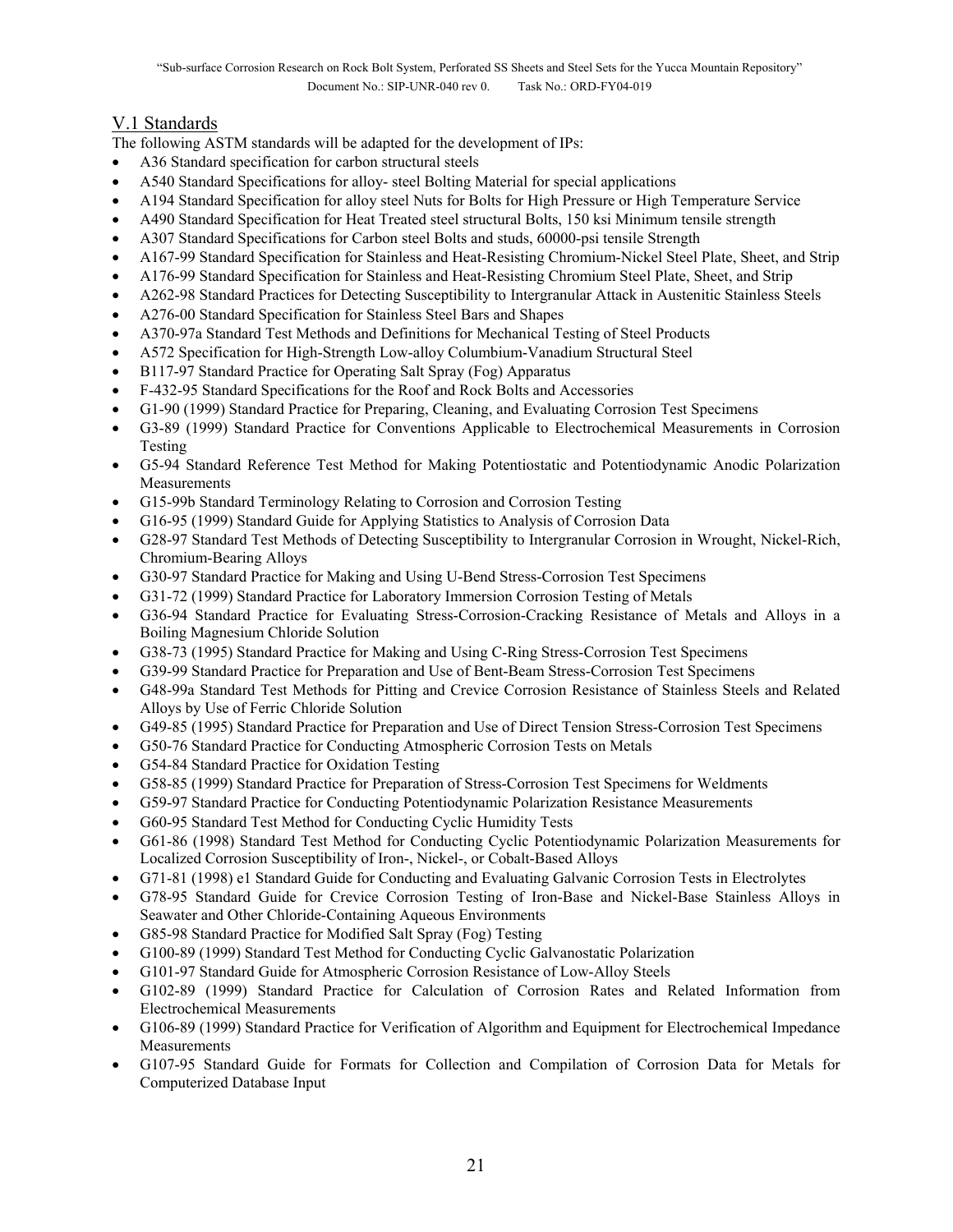- G108-94 (1999) Standard Test Method for Electrochemical Reactivation (EPR) for Detecting Sensitization of AISI Type 304 and 304L Stainless Steels
- G123-96 Standard Test Method for Evaluating Stress-Corrosion Cracking of Stainless Alloys with Different Nickel Content in Boiling Acidified Sodium Chloride Solution
- G129-95 Standard Practice for Slow Strain Rate Testing to Evaluate the Susceptibility of Metallic Materials to Environmentally Assisted Cracking
- G142 Standard Practice for Hydrogen Embrittlement Cracking
- G148-97 Standard Practice for Evaluation of Hydrogen Uptake, Permeation, and Transport in Metals by an Electrochemical Technique

### V.2 Implementing Procedures

The following current Implementing Procedures (IP) will be followed as appropriate. Other IP shall be developed as deemed necessary.

• IPLV-003 "Analytical and Top Loading Balance Use"

# **VI Equipment**

The following equipment used will be calibrated by Bechtel Nevada.

| <b>EQUIPMENT</b>                 | <b>MODEL</b>     | S/N      |
|----------------------------------|------------------|----------|
| Omega Type J                     | 5TC-TT-J-30-36   | $TH-1$   |
| Thermocouple                     |                  |          |
| Omega Type J                     | 5TC-TT-J-30-36   | TH-2     |
| Thermocouple                     |                  |          |
| Omega Type J                     | 5TC-TT-J-30-36   | TH-3     |
| Thermocouple                     |                  |          |
| Kessler Glass                    | TTL1MM           | 418308   |
| Thermometer                      |                  |          |
| Kessler Glass                    | TTL1MM           | 259084   |
| Thermometer                      |                  |          |
| Kessler Glass                    | TTL1MM           | 259134   |
| Thermometer                      |                  |          |
| <b>Fluke Digital Multimeter</b>  | 87 III           | 74370382 |
| Omega Digital                    | HH <sub>23</sub> | T-106739 |
| Thermometer                      |                  |          |
| <b>Fluke Digital Thermometer</b> | 54 II            | 79440064 |
| Mitutoyo Digital Caliper         | CD-S8"C          | 1574     |
| Econo Temperature                | 32A              | 12125-14 |
| Controller                       |                  |          |
| Cole-Parmer Temperature          | 89810-00         | J1527    |
| Controller                       |                  |          |

The following equipment to be used will be calibrated on site by Bechtel Nevada.

| <b>EQUIPMENT</b>            | <b>MODEL</b>     | S/N      |
|-----------------------------|------------------|----------|
| <b>Epsilon Extensometer</b> | 3542-0064        | 025ST    |
| <b>United Calibrations</b>  | <b>STM-10-ES</b> | 0302515  |
| Force Test Machine          |                  |          |
| TA Instruments Thermo       | <b>TGAQ500</b>   | 1.143265 |
| <b>Gravimetric Analyzer</b> |                  |          |
| Interface Load Cell         | 2440BXM-10K      | 101560A  |
| <b>Mettler Balance</b>      | AE 20            | N28015   |

The following equipment will be checked using in house calibration procedures.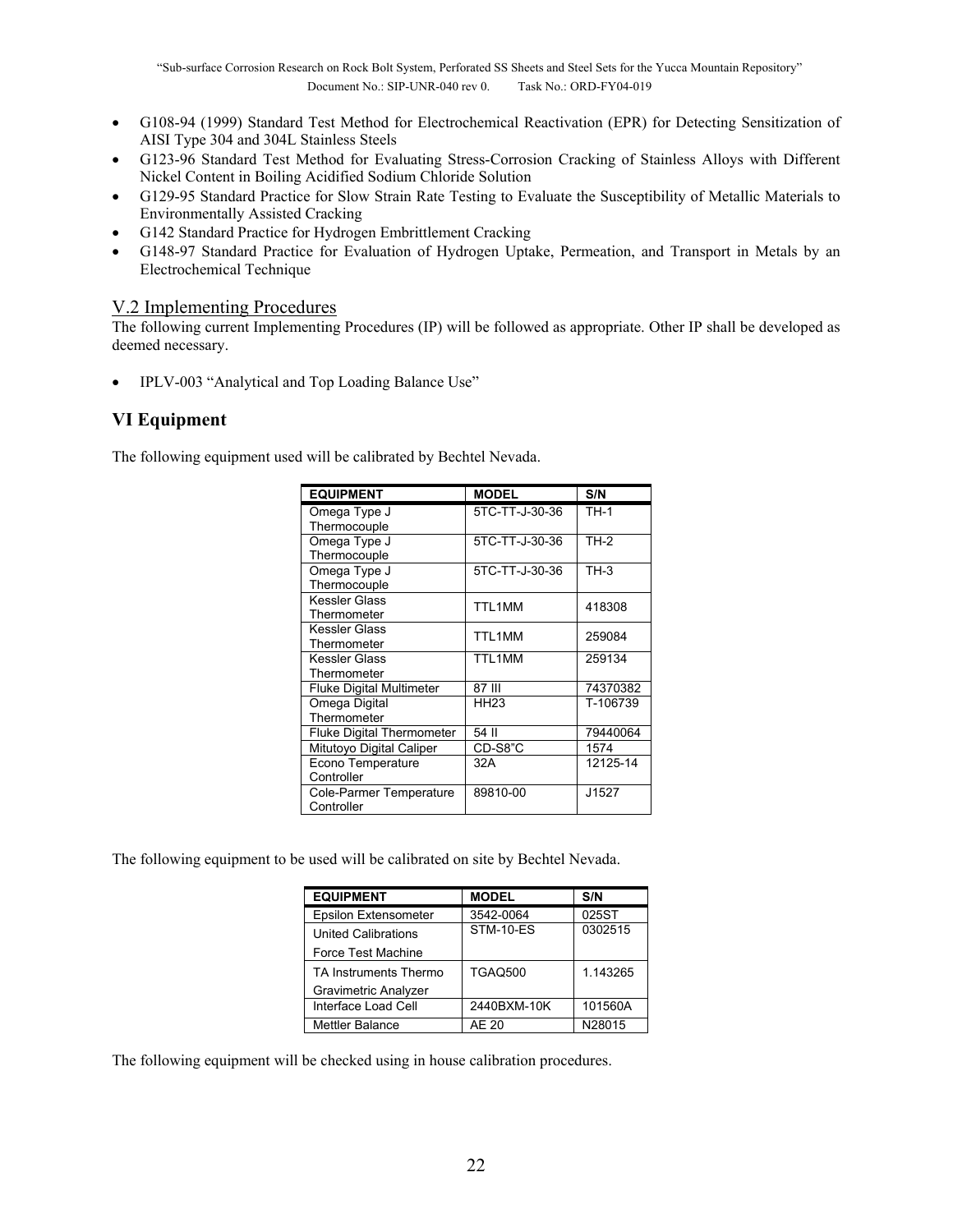| <b>MFR/EQUIPMENT</b> | <b>MODEL</b> | S/N     | UNR ID  |  |  |
|----------------------|--------------|---------|---------|--|--|
| Gamry/ Potentiostat  | PC4/750      | 1230127 | Pstat 1 |  |  |
| Gamry/ Potentiostat  | PC4/750      | 1230126 | Pstat 2 |  |  |

Any equipment acquired under this task for use with quality affecting work will also require calibration including the MTS nano indenter mentioned above.

No equipment for this task is in a public location.

# **VII Hold Points and Decision Points**

There are no hold points or decision points for this task.

# **VIII Records, Reports and Submittals**

The following submittals are planned for this task noted with the time and frequency necessary.

| Project level: |                                  |                                     |  |  |  |  |  |  |
|----------------|----------------------------------|-------------------------------------|--|--|--|--|--|--|
|                | Scientific Investigation Plan    | One time, revised as needed         |  |  |  |  |  |  |
|                | <b>Implementing Procedures</b>   | As needed                           |  |  |  |  |  |  |
|                | Personnel Training Documentation | As needed                           |  |  |  |  |  |  |
| Operationally  |                                  |                                     |  |  |  |  |  |  |
|                | Scientific Notebook entries      | At time of data collection          |  |  |  |  |  |  |
|                | Calibrations                     | As needed, usually annually         |  |  |  |  |  |  |
| Reporting      |                                  |                                     |  |  |  |  |  |  |
|                | Quarterly reports to DOE, Non QA | Quarterly                           |  |  |  |  |  |  |
|                | Scientific Notebook Reviews      | As needed, and at project close out |  |  |  |  |  |  |
|                | Final technical report to DOE    | At project close out                |  |  |  |  |  |  |
|                |                                  |                                     |  |  |  |  |  |  |

The following QA records will be generated for this task.

 Scientific Investigation Plan Implementing Procedures developed as needed Scientific Notebooks recording work as it is completed Calibration reports including calibration checks and end-point calibration reports Final Technical Report to be submitted to DOE.

These records will be protected and transmitted in accordance with QAP 17.0 "Quality Assurance Records."

# **IX Verification and Reviews**

Scientific Notebooks generated by this task will receive technical and QA reviews as needed and at the close of the task. Any technical reports generated by this task will be reviewed in accordance with QAP 3.4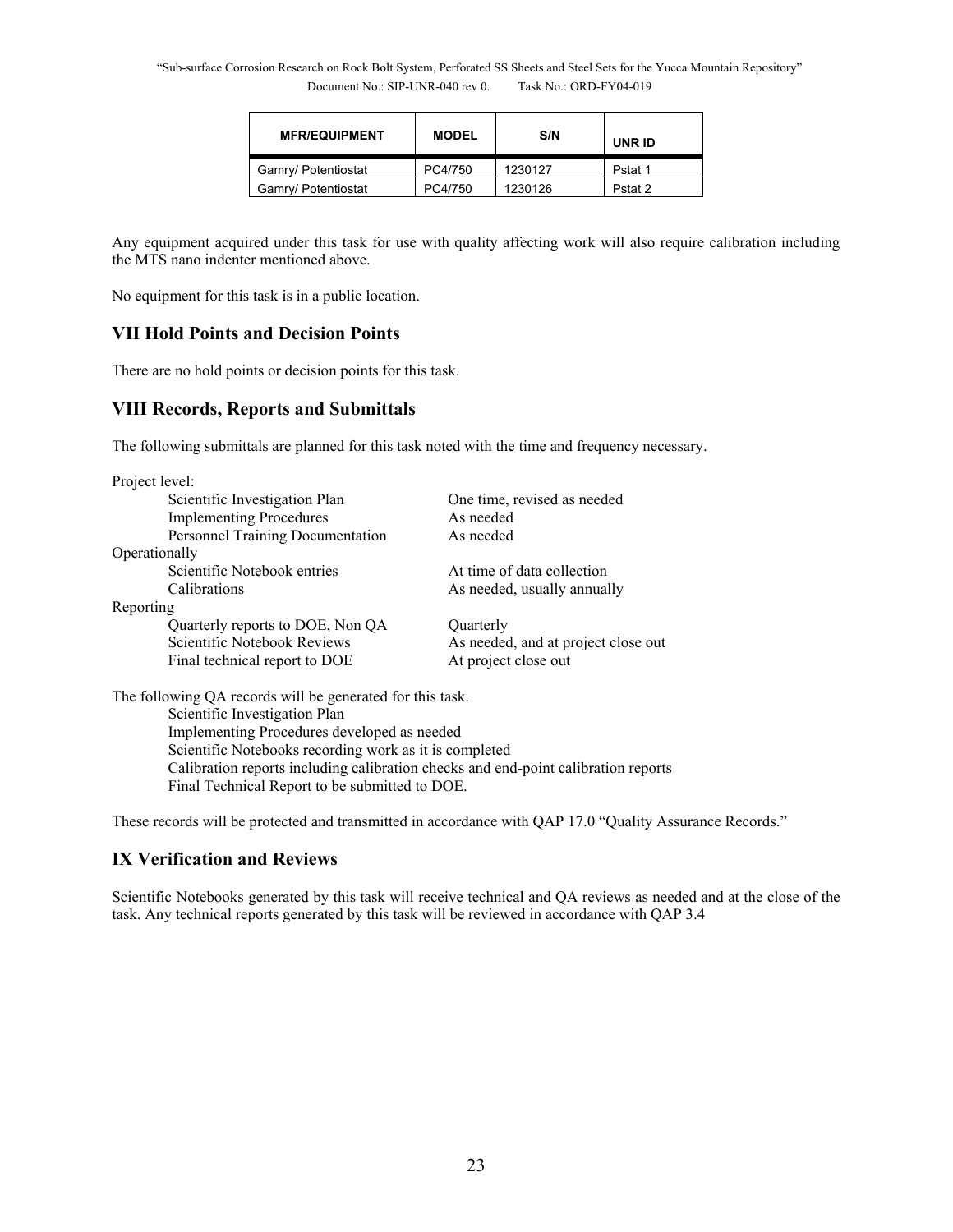# **X Software**

We do not at present intend to use any software packages or models requiring qualification.

# **XI Interface Controls**

The Principal Investigator for this project is Dr. Dhanesh Chandra. He will be responsible for overseeing the project and assuring adequate work progress as well as maintaining the scientific validity of the project. Drs. Jaak Daemen and Raul Rebak will provide technical assistance and assist in the performance of technical reviews. The DOE Technical Task Representative for this project is Jaime Gonzalez.

The majority of laboratory work will be performed at the University of Nevada, Reno. Any work performed outside of the facilities will be done either through a qualified supplier or under the supervision of an investigator for this task. The UCCSN QA program will provide training as required. All work planned and all qualified procurements are subject to review and/or verification by the UCCSN QA manager.

Technical data from the previous task may be used, detailed in UCCSN Technical Report: TR-03-017. Also, the water composition used for electrochemical tests will be based on compositions supplied by the DOE and be accompanied by an associated Data Tracking Number (DTN).

# **XII Schedule**

We will produce data for corrosion rates, in the 4 years and 3 months, based on electrochemistry as well conventional ASTM "immersion type tests," SCC/HE, hydrogen permeation in form of reports, following QA procedures, on the following:

- 1. Corrosion test results (corrosion rates) by Potentiodynamic (Short Term) Tests using YM waters on 5 alloys that will be selected from the screening tests; tests include effect of temperature and ionic concentration.
- 2. Immersion (Long-Term) Corrosion test results by Potentiodynamic Tests on the Alloys using YM waters on the 5 alloys.
	- These will be cyclic humidity tests, fog tests, and immersion tests.
- 3. Stress Corrosion Cracking and Hydrogen Embrittlement tests, with different strain rates, on the 5 alloys at two different temperatures.
- 4. Hydrogen Permeation tests on the 5 alloys at two different temperatures.
- 5. Dry Oxidation tests (ASTM and TGA tests) on all the alloys mentioned above.
- 6. Characterization of corrosion products microstructure and crystal, where necessary, by SEM,TEM, XPS, Metallography.
- 7. Deliver Quarterly reports and a Final report at the end of 4 years 3 months.

| Subtask     |                                  |          |  | <b>FY04</b> |                      |                       |          | <b>FY05</b> |                        |                       | $\Omega$ | <b>FY06</b>          |                      |   | λ, | FY07            | า                    |   |   | FY08  |
|-------------|----------------------------------|----------|--|-------------|----------------------|-----------------------|----------|-------------|------------------------|-----------------------|----------|----------------------|----------------------|---|----|-----------------|----------------------|---|---|-------|
|             |                                  |          |  | ----        | -------------------  |                       |          |             |                        | --------------------- |          |                      | -------------------- |   |    |                 | -------------------- |   |   |       |
|             |                                  | $\cdots$ |  |             |                      |                       |          |             |                        |                       |          |                      |                      |   |    |                 |                      |   |   |       |
|             |                                  |          |  | $- - - -$   | -------------------- |                       |          |             | --------------------   |                       |          |                      | -------------------- |   |    |                 | ----                 |   |   |       |
|             | ---------                        |          |  |             |                      |                       | -------- |             |                        | ---------             |          |                      |                      |   |    |                 |                      |   |   |       |
|             | $- - -$<br>--------------------  |          |  |             |                      | --------------------- |          |             | --------------------   |                       |          |                      | ---------------      |   |    |                 |                      |   |   |       |
|             |                                  |          |  |             | -------------------- |                       |          |             | --------------------   |                       |          | -------------------- |                      |   |    | --------------- |                      |   |   |       |
| $\mathbf b$ | $- - -$<br>--------------------- |          |  |             |                      | --------------------- |          |             | ---------------------  |                       |          |                      | ---------------      |   |    |                 |                      |   |   |       |
|             | $- - -$<br>--------------------- |          |  |             |                      | --------------------- |          |             | --------               |                       |          |                      |                      |   |    |                 |                      |   |   |       |
| $\circ$     | $- - -$<br>-- --<br>- ----       |          |  |             |                      | --------------------- |          |             | $- - -$<br>$- - - - -$ |                       |          |                      |                      |   |    |                 |                      |   |   |       |
| Reports     |                                  |          |  | X           | X                    | X                     | X        | X           | X                      | X                     | X        | X                    | X                    | X | X  | X               | $\mathbf x$          | X | X | Final |